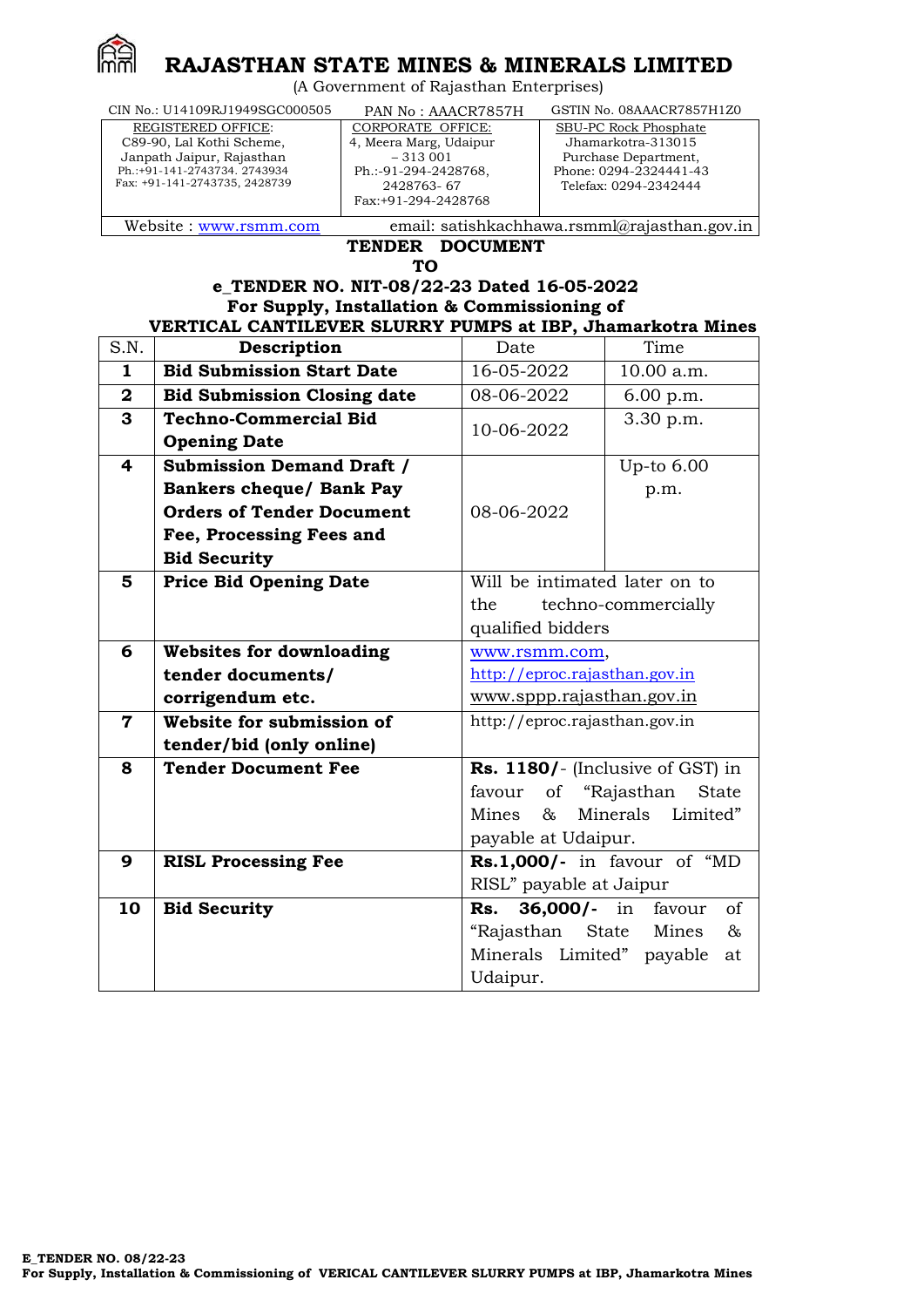

## **RAJASTHAN STATE MINES & MINERALS LIMITED**

(A Government of Rajasthan Enterprises)

| CIN No.: U14109RJ1949SGC000505                                                                                                                       | PAN No: AAACR7857H                                                                                                     | GSTIN No. 08AAACR7857H1Z0                                                                                              |
|------------------------------------------------------------------------------------------------------------------------------------------------------|------------------------------------------------------------------------------------------------------------------------|------------------------------------------------------------------------------------------------------------------------|
| <b>REGISTERED OFFICE:</b><br>C89-90, Lal Kothi Scheme,<br>Janpath Jaipur, Rajasthan<br>Ph.:+91-141-2743734. 2743934<br>Fax: +91-141-2743735, 2428739 | CORPORATE OFFICE: 4,<br>Meera Marg, Udaipur $-313$<br>001<br>Ph.:-91-294-2428768,<br>2428763-67<br>Fax:+91-294-2428768 | SBU-PC Rock Phosphate<br>Jhamarkotra-313015<br>Purchase Department,<br>Phone: 0294-2324441-43<br>Telefax: 0294-2342444 |
| email: satishkachhawa.rsmml@rajasthan.gov.in<br>Website: www.rsmm.com                                                                                |                                                                                                                        |                                                                                                                        |

## **e-TENDER NO. 08/22-23 dated 16-05-2022**

## **NOTICE INVITING e-TENDER**

e- Tenders in Two parts (Techno Commercial Part & Price Part) are invited from reputed suppliers as detailed hereunder:-

| Description                                                                                                                                                                                                                        | <b>Bid Security</b><br>(in Rs.) | Due date of<br>opening   |
|------------------------------------------------------------------------------------------------------------------------------------------------------------------------------------------------------------------------------------|---------------------------------|--------------------------|
| For Supply, Installation &<br>Commissioning of<br>VERTICAL CANTILEVER SLURRY<br>PUMPS at IBP, Jhamarkotra Mines<br><b>Desired Makes:</b><br>Metso Minerals India Ltd.<br>Weir Minerals Ltd. &<br>FL Smidth Ltd<br>Cornell Pump Co. | $36,000/-$                      | 10-06-2022<br>at 3.30 pm |

For more details, visit us on web site [www.rsmm.com](http://www.rsmm.com/), [www.eproc.rajasthan.gov.in](http://www.eproc.rajasthan.gov.in/), [www.sppp.rajasthan.gov.in](http://www.sppp.rajasthan.gov.in/) or contact R.GM (MM), SBU-PC, Rock Phosphate, Jhamarkotra at the above address.

> (Satish Kachhawa) R. General Manager (MM)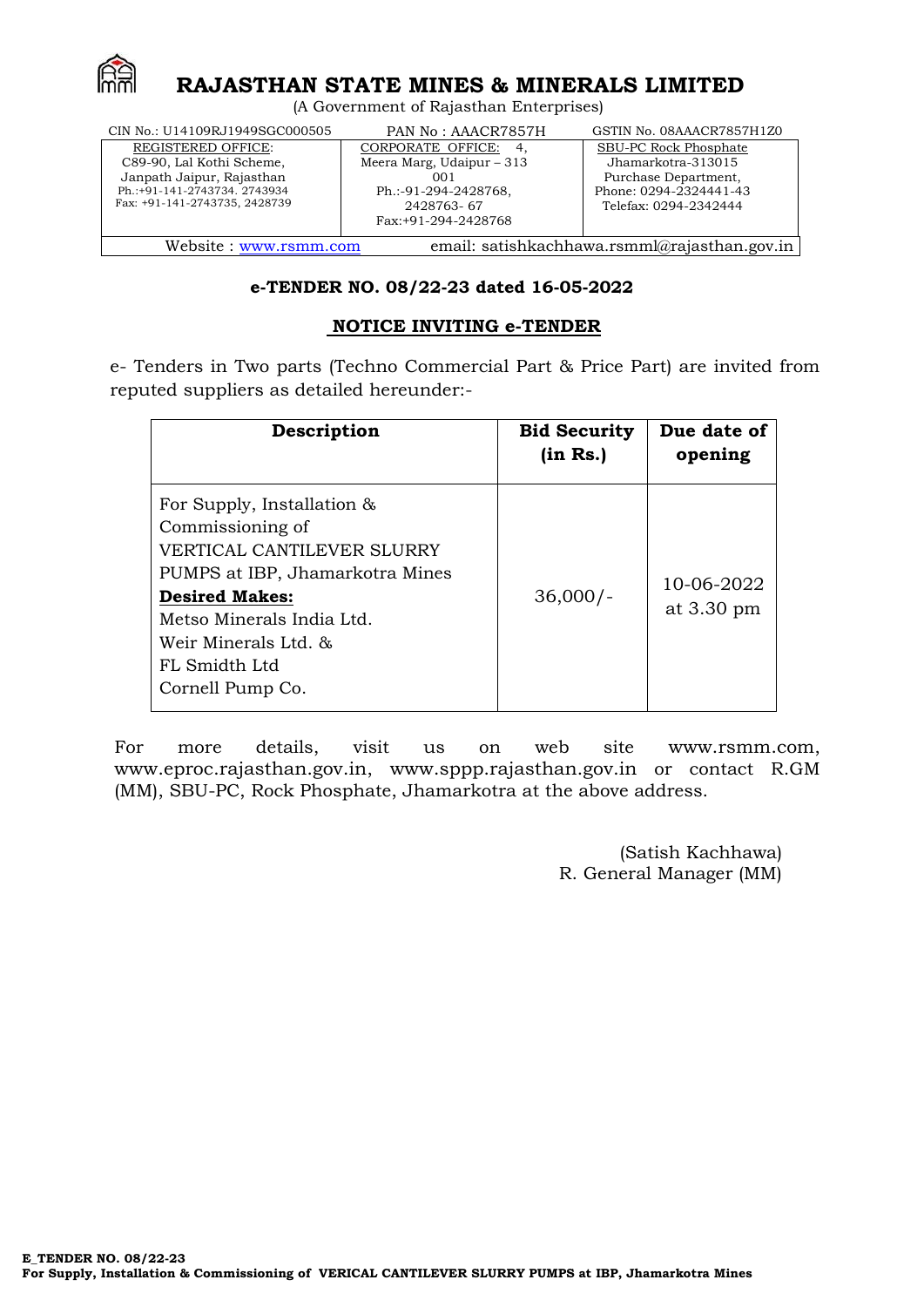

 **RAJASTHAN STATE MINES & MINERALS LIMITED**

(A Government of Rajasthan Enterprises)

| General                                                            | Instruction for preparation & submission of e-tender and General   |  |
|--------------------------------------------------------------------|--------------------------------------------------------------------|--|
|                                                                    | Conditions of e-Tender                                             |  |
| Annexure- I                                                        | <b>Technical Specifications</b>                                    |  |
| Annexure- II                                                       | General profile of tenderer                                        |  |
| Annexure-III                                                       | Undertaking towards acceptance of all terms & conditions of tender |  |
| Annexure- IV                                                       | Undertaking towards non suspension/non banning.                    |  |
| Annexure-V                                                         | Registration details as per Micro, Small & Medium Enterprises      |  |
|                                                                    | Development Act, 2006.                                             |  |
| Annexure- VI                                                       | Details of taxes & duties                                          |  |
| Annexure- VII                                                      | Details of Past Experience                                         |  |
| Annexure-VIII                                                      | Declaration By Tenderer In Support Of PQC                          |  |
| Annexure-A                                                         | Compliance with the Code of Integrity and No Conflict of Interest. |  |
| Annexure-B                                                         | Declaration by the Bidder regarding Qualifications.                |  |
| Annexure-C                                                         | Grievance Redressal during Procurement Process and Form No. 1.     |  |
| Additional Conditions of Contract.<br>Annexure-D                   |                                                                    |  |
| Format of Application by MSME for Purchase Preference in<br>Form-A |                                                                    |  |
|                                                                    | Procurement of Goods                                               |  |
| Form-B                                                             | Format of Affidavit                                                |  |

### **INSTRUCTIONS FOR PREPARATION & SUBMISSION OF E-TENDER AND CONDITIONS OF E-TENDER**

#### **1.0 PREPARATION & SUBMISSION OF TENDER AND CONDITIONS OF E-TENDER**

- a. Tender shall be submitted online only through e-procurement portal of GoR i.e. [www.eproc.rajasthan.gov.in.](http://www.eproc.rajasthan.gov.in/)
- b. No physical/offline Tender/bid shall be accepted.
- c. **Bid Security** as per provisions mentioned in the tender document **and Tender Document Fee** shall be in the form of Demand Draft / Bankers Cheque drawn in favour of **"Rajasthan State Mines & Minerals Limited" payable at Udaipur** and shall be submitted to the office of the DGM (F&A), Marketing Department, 4- Meera Marg, Udaipur up-to schedule date and time as above.
- d. **Processing Fee** shall be in the form of Demand Draft / Banker Cheque drawn in favour of "**MD RISL**" **payable at Jaipur** and shall also be submitted to the office of the DGM (F&A), Marketing Department, 4-Meera Marg, Udaipur up-to schedule date and time, as above.
- e. Conditional tenders and casual letters sent by the bidders will not be accepted.
- f. Bidders are requested to read the instruction in the Tender Document/Bid before submitting the Tender/BID online.
- g. The Tender Document is not transferable.
- h. Bidders who wish to participate in this tender will have to be registered on [http://eproc.rajasthan.](http://eproc.rajasthan/)gov.in. To participate in online tenders, bidders will have to procure Digital Signature Certificate (type II or III) as per Information Technology Act-2000 using which they can sign their electronic bids. Bidders can procure the same from any CCA approved certifying agency or may contact Government of Rajasthan e-procurement Cell, Department of IT&C for further assistance. Bidders who already have a valid Digital Certificate need not to procure a new Digital Certificate.
- i. Contact details of Government of Rajasthan e-procurement Cell, Department of IT&C are: Telephone No. 1800 3070 2232, 0141-4022688, 0141- 4022688 (Help Desk 10.00 AM to 6.00 PM on all working days), email: eproc@rajasthan.gov.in Address: e-procurement cell, RISL. Yojana Bhawan, Tilak marg, C-Scheme, Jaipur.
- j. Training for the bidders on the usage of e-Tendering system is also being arranged by RISL on regular basis. Interested bidders may contact e-Procurement Cell, RISL.
- k. Bidder shall submit their offer on-line in electronic formats both for technocommercial and financial bid, however DD/Banker Cheque for Tender Fees, Processing Fees and Bid Security should be submitted offline (personally/post/courier) to the office of DGM (F&A), Marketing Department, -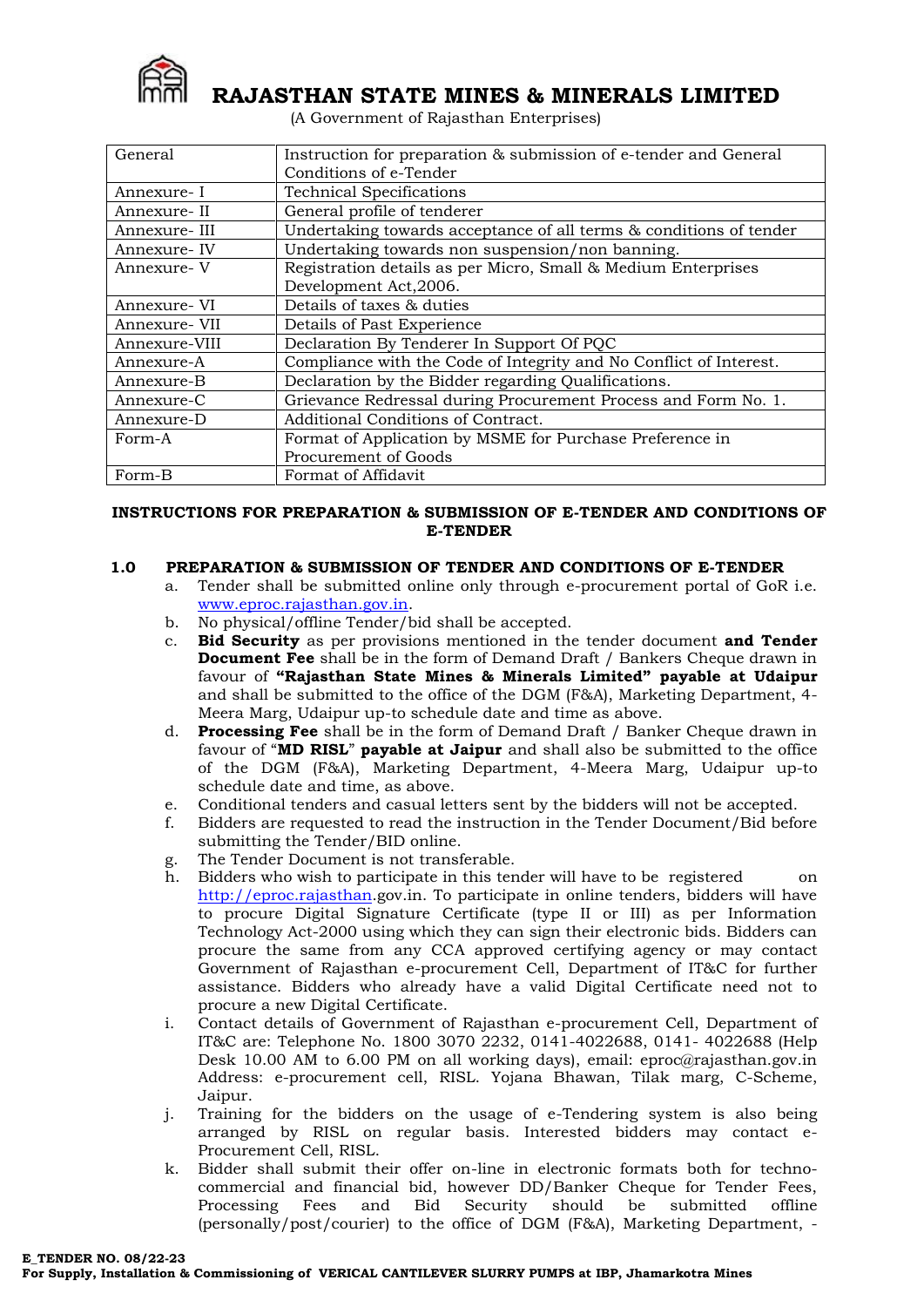Meera Marg, Udaipur before scheduled date & time as mentioned in tender document. Scanned copies of DDs/ BCs & Declaration Stamp should also be uploaded along with the online Bid.

- l. Before electronically submitting the tenders, it should be ensured that all the tender papers including conditions of contract are digitally signed by the tenderer.
- m. Bidders are also advised to refer "Bidders manual" available under "Download" section for further details about the e-tendering process.
- n. All bidders are advised not to wait for last date and submit their tender/bid at earliest. The Company shall not be responsible for any interruption/technical snag in website and No extension in deposition of Tender/bid shall be allowed unless otherwise RSMML extends the dates.
- o. In compliance to the Rajasthan Transparency in Public Procurement Act, 2012 and Rajasthan Transparency in Public Procurement Rule, 2013, following annexure are enclosed and tenders are required to furnish duly filled, sealed and signed copies of these annexures along with Part-I of offer :
	- i. Annexure-A- Compliance with the Code of Integrity and No Conflict of Interest.
	- ii. Annexure-B- Declaration by the Bidder regarding Qualifications.
	- iii. Annexure-C- Grievance Redressal during Procurement Process and Form No. 1.
	- iv. Annexure-D- Additional Conditions of Contract.
- p. **Bidders shall have to furnish the legible/readable bid documents in the "covers" as prescribed in the document in PDF/jpg format. All the documents should be sealed & signed by the tenderer.**

#### **COVER-A**

- Scanned Copies of DDs/BCs towards Tender Document Fees, Bid Security and Processing Fees.
- Authorization certificate in favour of the authorised representative of bidder for signing the tender
- Sealed and signed copy of tender document towards acceptance of terms and conditions.
- General profile of tenderer as per annexure-II, undertaking towards acceptance of all terms & conditions of tender as per annexure- III, Declaration towards banning/suspensions as per annex– IV.
- Registration details as per MSME Act, 2006 as annexure- V along with supporting documents.
- Details of taxes & duties offered in price bid as per annexure-VI.

## **COVER-B**

- Checklist to technical specification for the tendered product as per annexure-I.
- Details of Past Experience as per annexure-VII
- Declaration of tenderer in support of PQC as per annexure -VIII

#### **COVER-C**

Price Bid in **xls format.**

## **2.0 SUBMISSION & OPENING OF TENDERS.**

The online submission of bids on the e-procurement portal i.e. [http://eproc.rajasthan.gov.in](http://eproc.rajasthan.gov.in/) within the specified date and time will be the sole responsibility of the Tenderers. In case the date of opening of bids happens to be a holiday, then the bids shall be opened on the next working day.

Tenderers are requested to ensure submitting their tender online on e-procurement portal only and furnishing Bid Security declaration, DDs/BCs towards tender document fee/Bid Security/ Processing Fees offline to the office of DGM(F&A), Marketing Department, CO within the specified time & date of submission. Tenders in physical form (offline) will not be acceptable in any case.

Tenderers should note that they will not be able to submit their tenders online after the specified/ scheduled date & time of submission of bid document. Tenderers should also to ensure furnishing DDs/BCs towards tender document fee, Processing Fees & Bid security to the office of DGM(F&A), Marketing Department, CO within the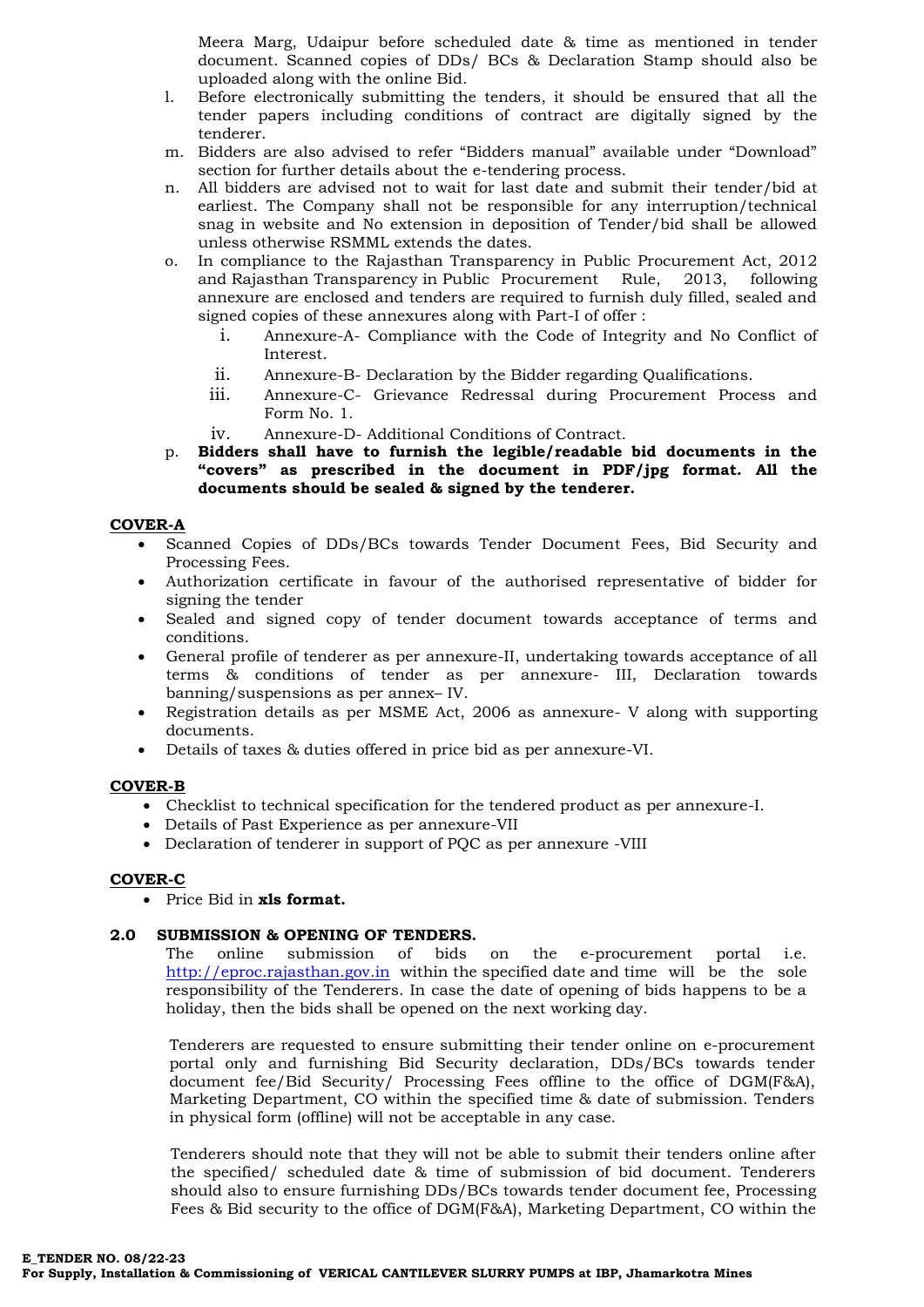specified time & date of submission, failing which, their online bids will not be opened.

## **3.0 EXCEPTION & DEVIATION/ ACCEPTANCE OF ALL THE TERMS & CONDITION OF TENDER:**

Tenderers are advised to submit their offer based on terms & conditions and specifications contained in the tender document and not to stipulate any deviations.

- a. Offer containing stipulations of deviations to the terms & conditions are liable to be ignored. However, in case it is absolutely unavoidable to deviate from tender conditions then the tenderers should mention the deviations at their risk of rejection only in Annexure- I.
- b. Deviations mentioned anywhere else in the offer shall be ignored without any consequences.
- c. Tenders containing corrections and alterations are liable to be rejected unless all such corrections and alterations are legible, clear and signed by the tenderer.

## **4.0 SPECIFICATION, QUANTITY & SCOPE OF SUPPLY:**

- a. Quantity & detail technical specifications are as per annexure-I.
- b. The scope of supply shall be the delivery of Stores by the supplier as per Annexure-I in accordance with the Terms and Conditions of the Tender.
- c. The supplier shall be deemed to have carefully examined and to have knowledge of the general and other conditions, schedules, and all other documents forming part of the contract, and also to have satisfied himself as to the nature and character of the Stores to be delivered under the contract.
- d. The supplier shall be entirely responsible for the performance of the contract in all respects according to the intent and meaning of the specification data.
- e. Parts Catalogue & O&M manual in three copies alongwith softcopy to be submitted with supplies.

#### **5.0 SCOPE OF WORK AT SUPPLIER'S END**

- a. Supplier should visit the site for understanding the scope. Supplier will submit detail drawing of the Vertical Cantilever Slurry Pump along with tender for technical examination.
- b. Transportation, loading & unloading of pump set assembly to the site of installation shall be in the scope of supplier.
- c. Installation & Commissioning of the pump set assembly shall be carried out by supplier and supplier will be responsible to meet out the arrangement with existing electric panel arrangement and civil structure for fitment. Arrangement of technical staff, mechanic, fitter and labour along with tools & tackles, cranes etc for fitment will be arranged by supplier at their own cost. If any necessary arrangement required in supplied pump foundation then supplier will arrange suitable arrangement as per design at their own cost.
- d. Supplier shall supply complete set of drive arrangement (Pump & motor pulley) with required V-Belts, guards etc.
- e. Slurry pump shall be operated for 72 hrs under supervision of deputed technical person of supplier/manufacturer.
- F. Thereafter, commissioning and performance report of Slurry pump shall be prepared by supplier and authorized person of RSMML.

## **6.0 QUALITY OF SPARES & STANDARD APPLICABLE WARRANTY:**

- a. Tenderer shall warrant that the spares supplied under the contract/order will be new, unused and shall be free from all defects and faults in material & workmanship.
- b. The spares will be consistent with the established, recognized or stipulated standards for materials of the type ordered and in full conformity with the specifications, drawings or samples, if any.
- c. The supplier shall guarantee/warranty for the satisfactory performance of the spares for a minimum period 12 months from the date of installation or 18 months from the date of supply of material at our site. This warranty shall survive inspection and acceptance of the goods.
- d. In the event of any defect in material, design and workmanship during the aforesaid period is found due to faulty material, design or poor workmanship, the defective part will be repaired/ replaced by the supplier at site free of cost within 30 days from the date of issue of letter (by registered/speed post) of warranty claims. The tenderer will be required to stock spare parts to take care of warranty failures. The guarantee/composite warranty shall be submitted along with the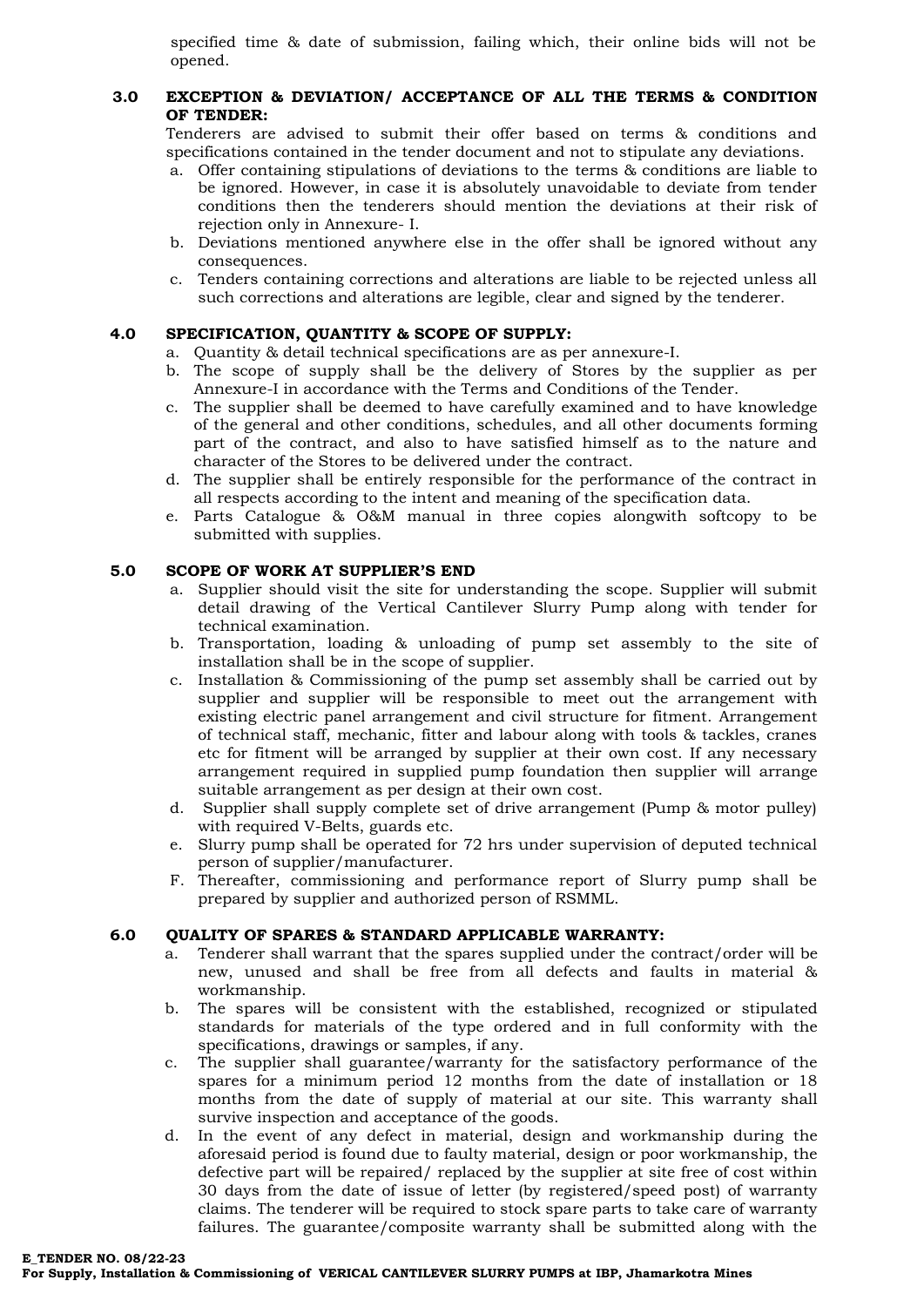bill. Tenderer will also replace the defective parts, if any, during the warranty period free of cost. The responsibility to collect the defective/ rejected material will lie with the supplier and the cost for such collection will have to be borne by the supplier.

e. In case, supplier fails to repair/replace the failed parts within the stipulated period as above, RSMML shall be entitled to recover from the supplier as agreed pre-determined compensation  $\omega$  1/2% (Half percent) per week of the total value of undelivered stores for each week or part thereof the delivery has been delayed, subject to a maximum of 5% of the total value of the undelivered stores.

## **7.0 DELIVERY TERMS**:

The delivery basis of the stores will be on f.o.r. destination basis at SBU-PC (RP), Jhamarkotra Mines, via Udaipur.

The maximum permissible delivery period of the ordered material will be 3 months from the date of the awarded Purchase Order.

Should the supplier fail to deliver the stores in full or part within the delivery period of the contract, Company will be entitled to cancel the contract in full or for undelivered portion and to purchase at the risk and cost of the tenderer.

#### **8.0 VALIDITY:**

The tenderer shall keep the offer open for acceptance by RSMML for a minimum period of **Four Months** from the date of opening of tender (Part-I), within which period the tenderer shall have no right to withdraw, cancel, amend or modify his offer. In case of withdrawal/cancellation/ amendment/ modification in the offered tender, the Bid Security deposited by the tenderer shall stand forfeited. The validity period may be extended further, if required, by mutual consent from time to time.

In case, tenderer, after issuance of communication of acceptance of offer (LOA/PO) by RSMML, fails to execute the contract as per the conditions therein, such an event will be considered as the tenderer's calculated willful breach of the contract. The cost & consequence in such cases shall be on the sole account of the tenderer. Moreover, RSMML have full right to claim damages thereof in addition to the forfeiture of BID SECURITY.

#### **9.0 BID SECURITY, TENDER DOCUMENT FEES & PROCESSING FEES:**

- a. The tenderer shall deposit interest free Bid Security of Rs. 36,000/- by Demand Draft/Banker's Pay order. Further, tenderers shall deposit (interest free) a sum Rs. 1,180/- (inclusive of GST) as tender document fees and Rs. 1000/- as processing fees by PO/Demand Draft only to the office of SM(F&A), Marketing Department, CO, Udaipur within the specified date & time. The details of furnishing such financial instruments are elaborated in clause no. 1.0. Payments through Cash, Cheque or Bank Guarantee will not be accepted.
- b. DD/Banker Cheque for Tender Fees, Processing Fees and Bid Security should be submitted offline (personally/post/courier) to the office of SM(F&A), Marketing Department, CO, Udaipur before scheduled date & time as mentioned in tender document. Scanned copies of DDs/ BCs should also be uploaded along with the online Bid. The tender document fees & processing fees are non-refundable.
- c. The Bid Security shall be forfeited in case of:
	- If tenderer unsolicited revises and/or modifies and/or withdraw &/or cancel/amend the offer at its own after submission of tender during the validity period.
	- If it is established that tenderer has submitted any wrong information/forged document alongwith the tender or thereafter.
	- If the tenderer declines to accept contract/order placed by the Company subsequent to acceptance of his offer.
	- If the tenderer does not submit the security deposit cum performance guarantee.
	- If the tenderer breaches any provisions of code of integrity prescribed for bidders as specified at Annexure-A.
- d. The Bid Security furnished by the unsuccessful tenderers will be refunded after finalization of tender / validity of the offer has expired. Bid Security of successful tenderer will be refunded after receipt of Security Deposit cum performance guarantee.
- e. The Bid Security of a tenderer lying with the company in respect of other tenders awaiting approval or rejected or on account of contract completed will not be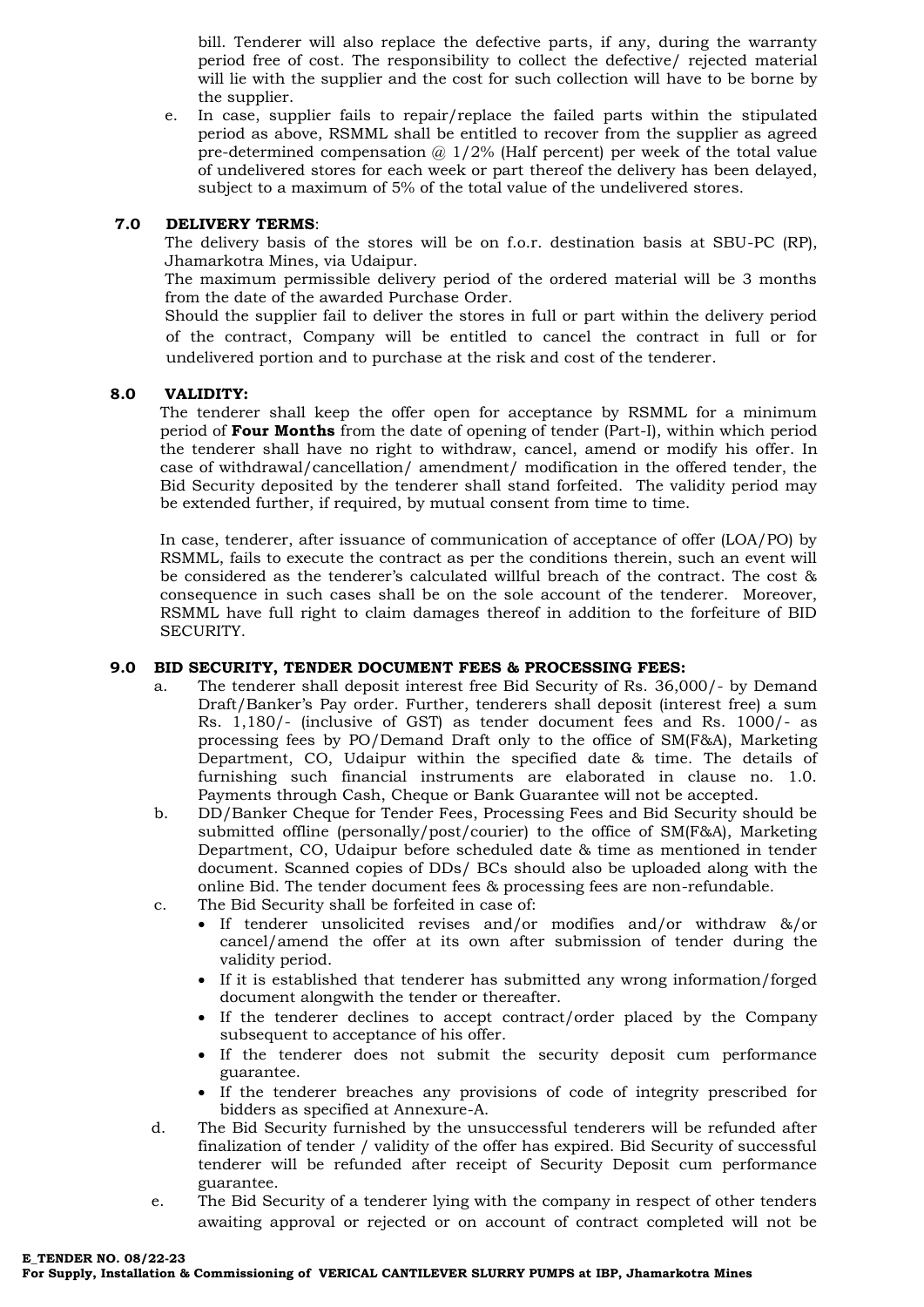adjusted towards Bid Security deposit against this tender, however, the Bid Security originally deposited may be taken into consideration in case tender is re-invited. However, tender document fees and processing fees have to be furnished afresh in case of re-tender.

### **10.0 SECURITY DEPOSIT CUM PERFORMANCE GUARANTEE:**

- a. As security for the due, proper and faithful fulfillment of the obligations under the contract, the tenderer will furnish to RSMML, Security Deposit cum Performance Guarantee equal to 5 % of the total estimated value of the contract by way of Demand Draft/ pay order or in the form of Bank Guarantee in RSMML Performa from any Public Sector/HDFC/ICICI/AXIS Bank (except the State Bank of India) having its branch at Udaipur, within 21 days from the date of award of LOA/PO. The Bank Guarantee should be valid for a period of 6 months (inclusive of 3 months claim period) from the date of supply of material at our site.
- b. The BG shall liable to be invoked/ amount of SD is liable to be forfeited wholly or partly at the sole discretion of the Company, should the tenderer either fails to execute the work within the stipulated period or fails to fulfill the agreed obligations or fails to settle in full, it's dues to the Company.
- c. The Company is empowered to recover any sum due and /or any other sum that may be fixed by the Company as being the amount or loss or losses or damages suffered by it due to unsatisfactorily performance or non fulfillment of any of the conditions of the tender/contract from the S.D.
- d. The Bank Guarantee/ S.D. shall remain in force and binding, notwithstanding, if any variation, alternation, modifications are made to the contract or any extension of the contract period is granted by RSMML.
- e. RSMML shall not pay any interest on the Security Deposit. The security Deposit shall be released on application by the contractor after the expiry of guarantee and after discharge of all the tenderer's obligations under the contract.
- f. The said Security shall not in any way be construed as a limitation of the tenderer's responsibility or liability pertaining to its obligations and guarantee under the contract and shall be without prejudice to any other remedies available to RSMML in terms of the contract and or as per the laws of the land.
- g. In case SD is being furnished in the form of Bank Guarantee, the BG should be furnished on the non-judicial stamp paper of the value equal to 0.25 % (zeropoint twenty five percent) of the total Security Deposit Amount subject to maximum of Rs. 25000/- or as applicable on the date of issue of BG
- h. S.D. should be sent to the office of GM (MM), SBU-PC, Jhamarkotra.

## **11.0 RELAXATION IN TENDER DOCUMENT FEES, BID SECURITY & SECURITY DEPOSIT CUM PERFORMANCE GUARANTEE:**

- **A.** Tenderers offering in capacity of micro, small and medium enterprises of the State of Rajasthan, having acknowledgement of Entrepreneurs Memorandum-II/Udyog Aadhaar Memorandum as mentioned in Micro, Small and Medium Enterprises Development Act, 2006, issued by the competent authority facilitated, on furnishing of a self-attested copy of acknowledgement of Entrepreneurs Memorandum-II/Udyog Aadhaar Memorandum, following relaxations will be provided
	- a. Tender document fees will be taken @50% of the prescribed total value of Tender document fees.
	- b. Bid Security will be taken @25% of the total value of Bid Security. In case of offering the quantity lesser than the tendered quantity, then they can submit proportionate amount of bid security in proportion to the quantity being offered with respect to the bid security amount for tender quantity.
	- c. Security Deposit will be taken  $@1\%$  of the total value of order.
- **B.** In case of participation by Undertakings, Corporations, Autonomous Bodies which are controlled and managed by Govt., Govt. Undertakings and Companies of Union Govt. & Govt. of Rajasthan, they are exempted from deposition of Bid Security.

Except above, no exemption in respect of Tender Document Fee, Bid Security & Security Deposit (Performance Security) will be given to any party on any grounds (except considered by management on the merit of the case) and their offer will be liable for rejection.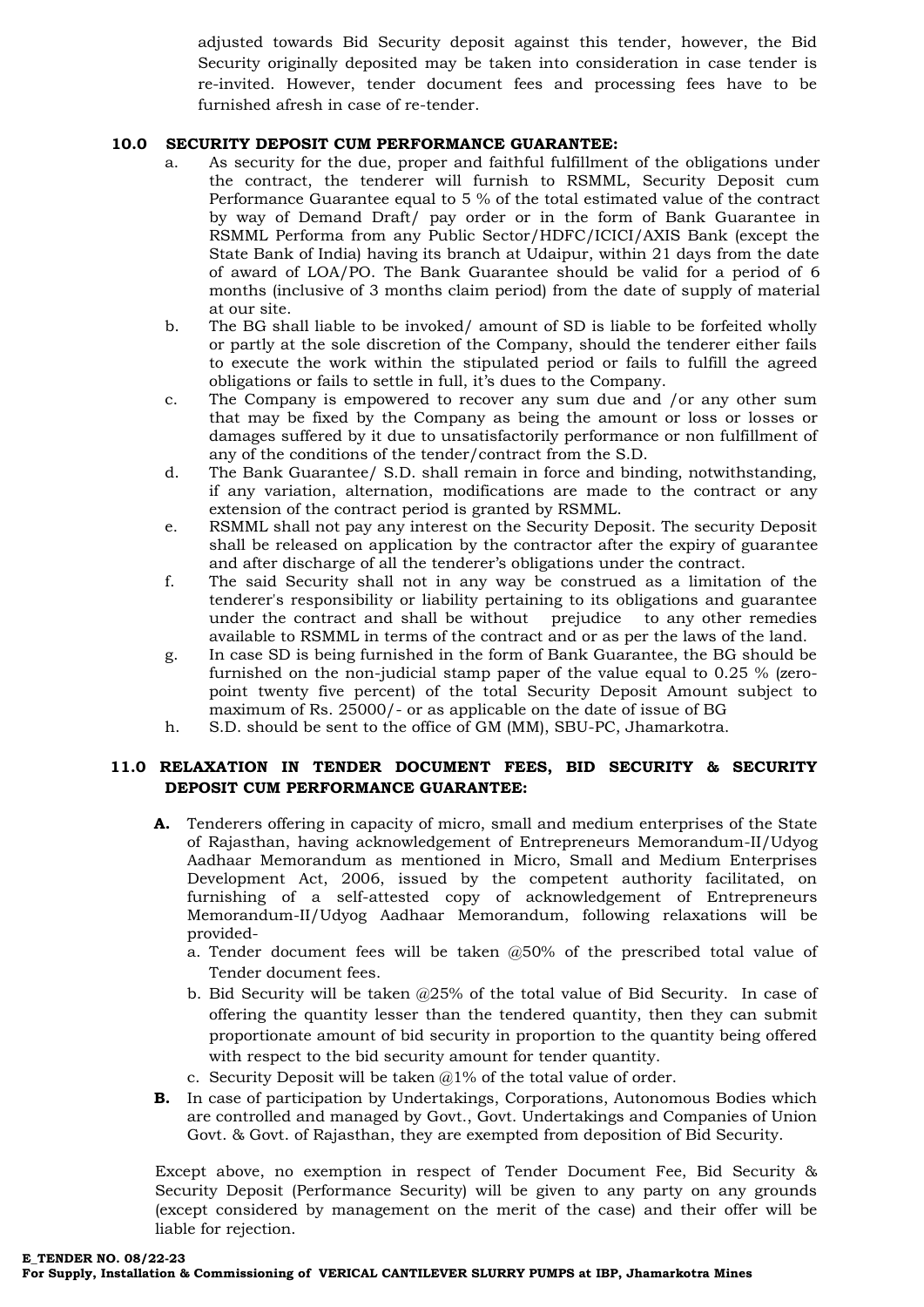#### **12.0 PRE-QUALIFICATION CRETERIA & SHORT LISTING OF TENDERER**

- a. The Bidder should be a manufacturer / distributor / authorised dealer / bonafide dealers from among following Four makes only & for which valid proof should be furnished along with tender documents:-
	- 1) M/s Metso Minerals India ltd
	- 2) M/s Weir MineralsLtd
	- 3)M/s F L smidth Ltd
	- 4) M/s Cornell Pump Co.
- b. Bidder/manufacturer must have supplied equivalent or higher capacity horizontal slurry pump to end user party. Purchase order copies regarding past executed above supplied work shall be submitted along with performance certificate from party.

The Techno-commercial suitability of the offers will be ascertained on the basis of pre-qualification criteria 12.a & 12.b, documents submitted alongwith Part –I of the offer and/or the information gathered by the RSMML about the tenderer. The price offer of only techno-commercially qualified Tenderer(s) will be opened on a later date, which will be informed to qualified Tenderer(s) only . The decision of the Company shall be final and binding in this regard.

The tenderer/ bidder who have earlier been suspended or banned by the company shall not be eligible to participate in this tender during the currency of suspension/ ban period.

#### **13.0 PURCHASE PREFERENCE TO MSME FIRMS:**

The purchase preference will be given to MSMEs firms of Rajasthan as per notifications issued by Finance Department, GoR. For availing the purchase preference, bidder has to furnish declaration/certificate as per Form-A & B annexed.

#### **14.0 DETERMINATION OF LOWEST BIDDER FOR EVALUATION PURPOSE:**

- a. For evaluation purpose, the lowest tenderer shall be determined on the basis of total landed cost of the offered item [inclusive of complete scope of work as per annexure – I  $\&$  clause no. 5.0] inclusive of all duties, taxes, transportation charges etc and giving effect of any other duties/taxes levied/exempted except GST by the State/Central Govt. which are applicable directly / indirectly on the supply. On similar basis L2, L3, L4,………. Tenderers will be determined.
- b. Online comparative chart may not necessarily be generated and if generated, it may not be treated as final because of method of determination of lowest tenderer as detailed above [14.0 (a)].
- c. In the event the company does not find the lowest quoted rate, acceptable to it, then the tender will be scrapped and may be re-invited, or company may take any other suitable action as deemed fit looking to the exigency of the work.

#### **15.0 NEGOTIATIONS:-**

- a. Negotiations may be conducted with the lowest tenderer only. In case of nonsatisfactory achievement of rates from lowest tenderer, RSMML may choose to make a written counter offer to the lowest tenderer and if this is not accepted, RSMML may decide to reject and re-invite fresh tenders or to make the same counter-offer first to the second lowest tenderer, then to the third lowest tenderer and so on in the order of initial bidding, and work order be awarded to the tenderer who accepts the counter offer.
- b. In the case, when the quotations given by the tenderer during negotiations is higher than the original quotation of the tenderer then the tenderer will be bound by the lower rate originally quoted by the tenderer.
- c. In case of negotiations, representative of the tenderer attending negotiations must possess written authority from the tenderer to the effect that he is competent to modify/amend the submitted tender deviations and rates offered by them.
- d. In the event the company does not find the lowest quoted rate, acceptable to it, then the tender will be scrapped and may be re-invited, or company may take any other suitable action as deemed fit looking to the exigency of the work.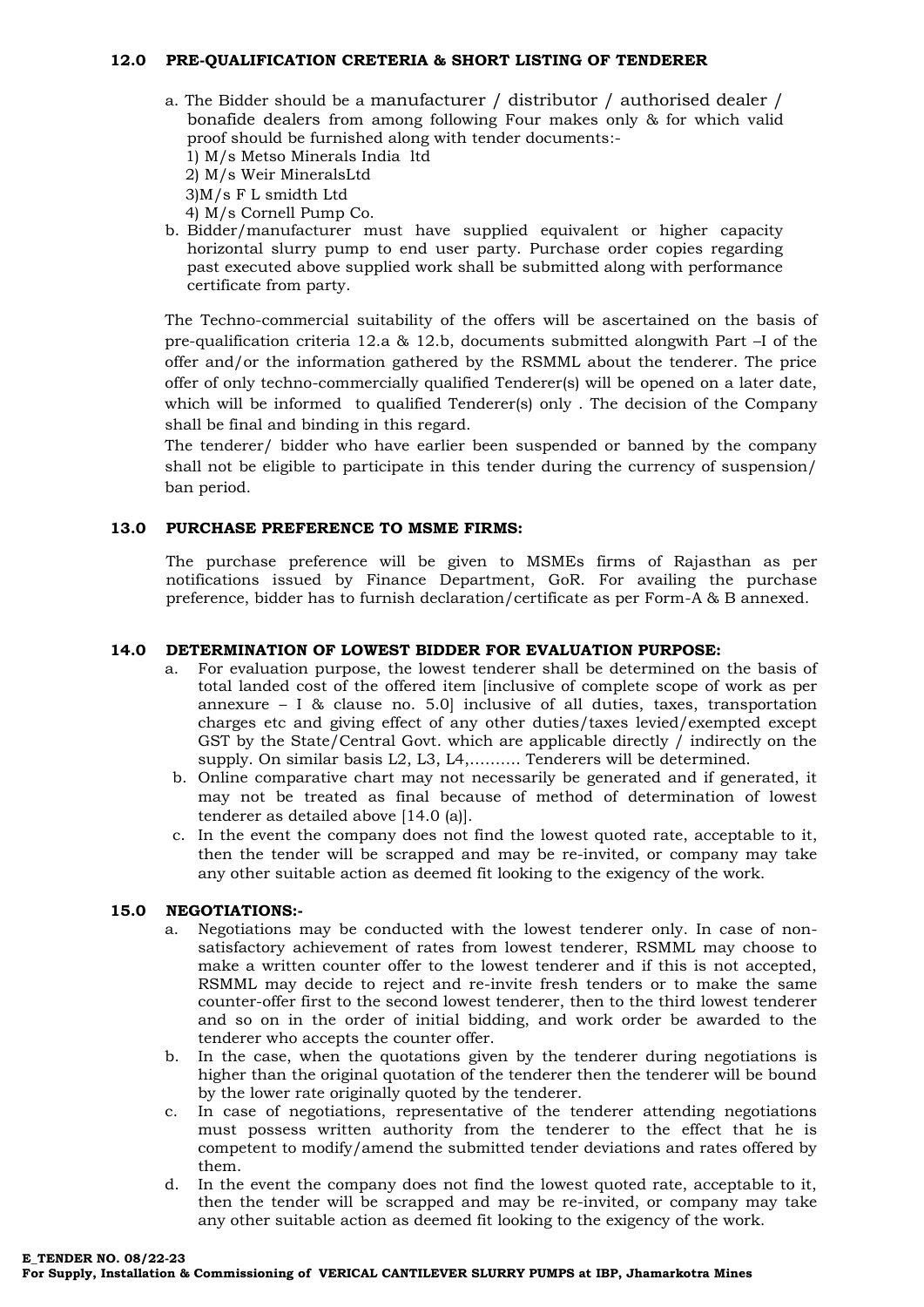### **16.0 NO COMPENSATION FOR ALTERATION OF DELIVERY SCHEDULE OR SUSPENSION OF SUPPLIES:**

If at any time before the commencement of the supply the Company, for any reason, whatsoever do not require the whole supply or part thereof as specified in the schedule of supplies, shall give notice in writing of the same to the supplier and the supplier shall neither be entitled to any compensation and/or damage of any kind whatsoever on account for loss or profit etc. nor the supplier be entitled to any claim or compensation for re-scheduling of delivery period.

## **17.0 INSPECTION & TEST:**

- a. The final inspection shall be carried out at consignee's end after successful commissioning of the pumps at the site, flow of  $200 \text{ m}^3/\text{hour}$  shall be measured at site through installed flow meter and pumps should meet the required flow of 200 m3/hour at actual site and that will be final and binding to both parties.'
- b. PERFORMANCE GUARANTEE: The Pump shall be tested for the operation head range. However, the range shall be between (0 to 10%) of the rated head.
- c. RSMML's right to inspect, test and, where necessary, reject the items after the arrival at RSMML site shall in no way be limited or waived by reason of the items having previously been inspected, tested and passed by the RSMML or its representatives prior to the goods.
- d. RSMML at its sole discretion may conduct third party inspection of supplied material after arrival of material at RSMML site and before final acceptance. The cost of such inspection will be borne by RSMML. In case Material are not found meeting the tender /order specifications in third party inspection, supplier will replace the material at their cost irrespective of the fact that the material was earlier found acceptable during Pre -Dispatch Inspection by RSMML.
- e. In case of rejection of any supply, the same should be replaced immediately within 30 days of intimation for rejection. Tenderer will take rejected material back at his own risk, cost and transportation.

#### **18.0 PRICE:**

- a. The firm & fixed price should be quoted on-line in Indian Currency strictly in Price Bid (BOQ) Cover – C on f.o.r. destination basis.
- b. Tenderer (s) should offer prices strictly in the BOQ uploaded on the site. They should first download the BOQ from the site on their system and after filling it, the same BOQ should be uploaded on the e-procurement portal.
- c. Price will remain firm and fixed till the complete execution of the contract.
- d. Please quote the duties and taxes as applicable on the date of submission of offer clearly and separately against each item. In the event of any increase/decrease in the Taxes & duties by the Government, the difference of the same shall be passed on to the tenderer/RSMML as the case may be. The increase shall be payable only on the production of authentic documentary proof by the tenderer.
- e. Save and except as aforesaid, the tenderer shall not be entitled to raise any claim and/or demand and/or any dispute on account of escalation or raise or increase in the prices of any other item or element.
- f. Timely deposition of GST and filing of requisite tax returns of relevant tax period would be the sole responsibility of the contractor. The contractor will also ensure that necessary credit on this account is available to RSMML in the next month. In case of any discrepancy, where credit is not available to RSMML, then company is free to deduct/recover/retain such amount from the bills of contractor or any other amount due to him/or from security deposit, as the case may be.
- g. In case of reversal of Input tax credit (ITC), imposition of penalty on account of payment of GST and default in filing of returns towards the payment for the work, contractor is liable to pay all such dues to the company, failing which RSMM is free to deduct/recover/retain such amount from the bills of contractor or any other amount due to him/or from security deposit, as the case may be.
- h. Further, the contractor shall submit an undertaking with monthly bills bearing GSTIN and HSN/SAC Code that "total GST has been deposited and returns have been filed relevant tax period".
- i. In addition, a general undertaking shall also be furnished by the bidder at the time of submission of bid that as on date, no default has been made by us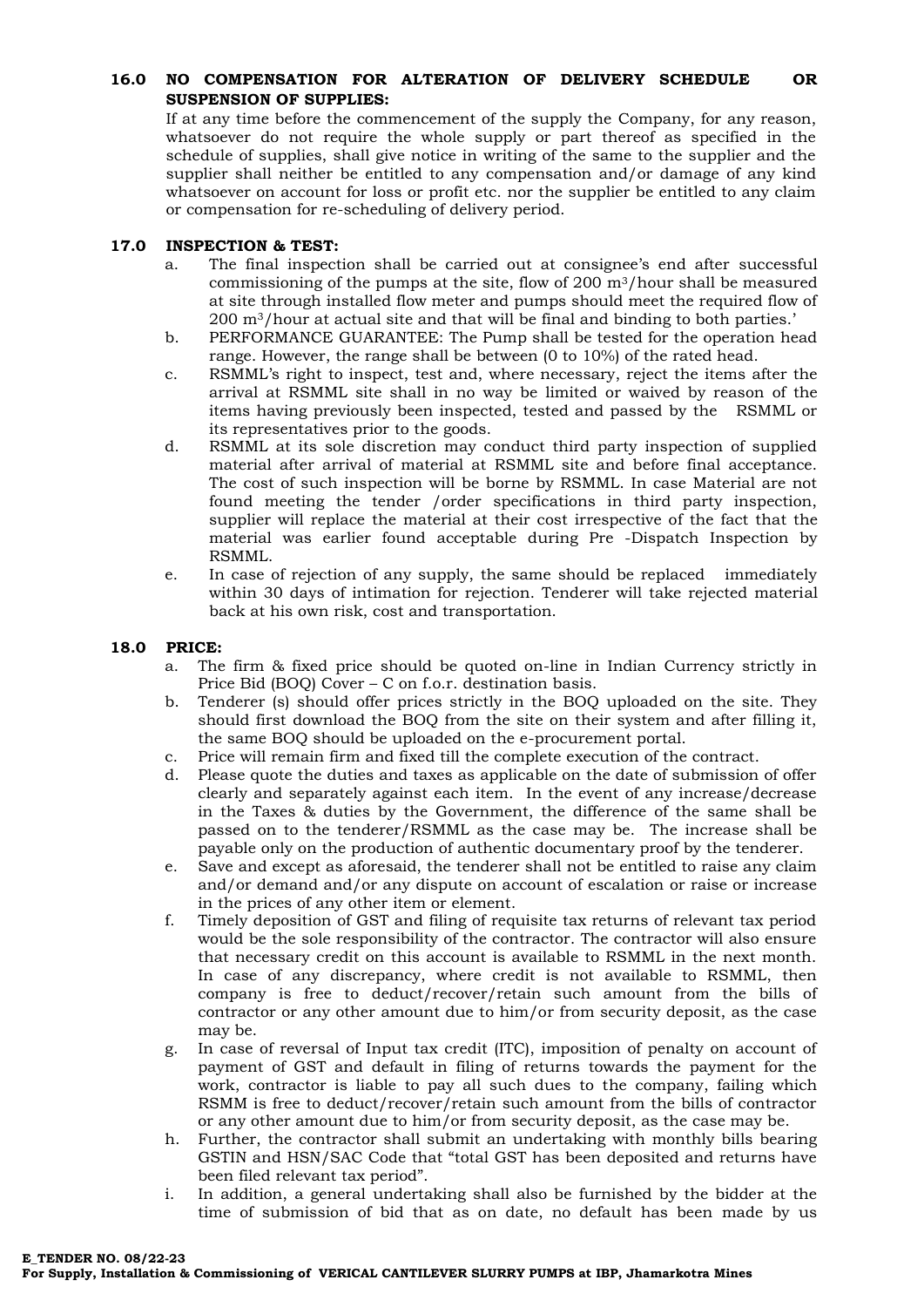towards payment of GST and all returns up to the last date of submission of bid have been filed by us."

#### **19.0 PRICE VARIATION:**

- a. The quoted price should remain firm and fixed till the completion of supplies. Only variation on account of changes in Taxes & Duties by the Government will be considered. No escalation/ variation on any other grounds whatsoever shall be considered or be admissible:
- b. Escalation on Government Taxes & Duties: The tenderer will indicate in his offer the applicable Taxes & Royalty at the time of opening of Part-I offer. In the event of any increase/decrease in the Taxes & royalty by the Government, the difference of the same shall be passed on to the Contractor/RSMML as the case may be. The subsequent increase/decrease shall be payable only on the production of authentic documentary proof by the Contractor.
- c. Save and except as aforesaid, the contractor shall not be entitled to raise any claim and/or demand and/or any dispute on account of escalation or raise or increase in the prices of any other item or element whether in respect of electrical charges, high speed diesel, oil, lubricants, tyres, tubes, spares, wages or minimum wages of workmen either statutory or contractual under any settlement or award or otherwise or on any other ground/or reason whatsoever.

#### **20.0 PRICE FALL CLAUSE:**

In the event of supplier accepting lower prices for supplies covered under the contract to any other companies during the pendency of the contract, the lower price and charges will also be applicable to this contract. The supplier must intimate RSMML as soon as they accept lower prices from any other company including PSU and Government Organization.

#### **21.0 CONSIGNEE:**

The General Manager (MM), SBU-PC (RP) or his authorized officer. RSMM Ltd, Jhamarkotra, Distt & via- Udaipur

#### **22.0 TERMS OF PAYMENT:**

- **a.** After successful commissioning and operation of pump(s) at required discharge of 200 m3/hour, payment shall be released within 30 days from date of the performance report.
- **b.** Billing & Paying Authority: The bill in triplicate along-with the supporting documents duly verified by the consignee will be released by Payment disbursing authority – The Payment disbursing authority is Head (F&A), RSMML, Jhamarkotra, Udaipur.
- **c.** Payment will be made through RTGS/NEFT.
- **d.** Under the GST regime, section 51 of the CGST act,2017 and notification no. 50/2018- Central Tax dated 13th Sep 2018; the mandate TDS on GST shall be deducted at the rate of 2% from the payment made or credited to the supplier of taxable goods or services or both , where the total value of such supply, under the contract , exceeds two lakh and fifty thousand rupees [excluding GST].

## **23.0 COMPENSATION FOR DELAYED DELIVERY**:

In case the supplier fails to deliver the stores as per agreed specifications in full/part within the delivery date or the stores are rejected, the Company shall be entitled at its option:

- a. to recover from the supplier as agreed pre-determined compensation  $\omega \sim 2\%$ per week of the value of the undelivered stores, for each Week or part thereof subject to a maximum of 5% of value of undelivered store.
- b. either to purchase from elsewhere, without notice to supplier at his risk and cost for full or undelivered part, as the case may be.

or

c. to cancel the contract.

In case of (b & c) above, the company will be empowered to purchase stores which are readily available with alternative source to meet his requirement, irrespective of the fact whether these are similar or not.

#### **24.0 INDEMNIFICATION**: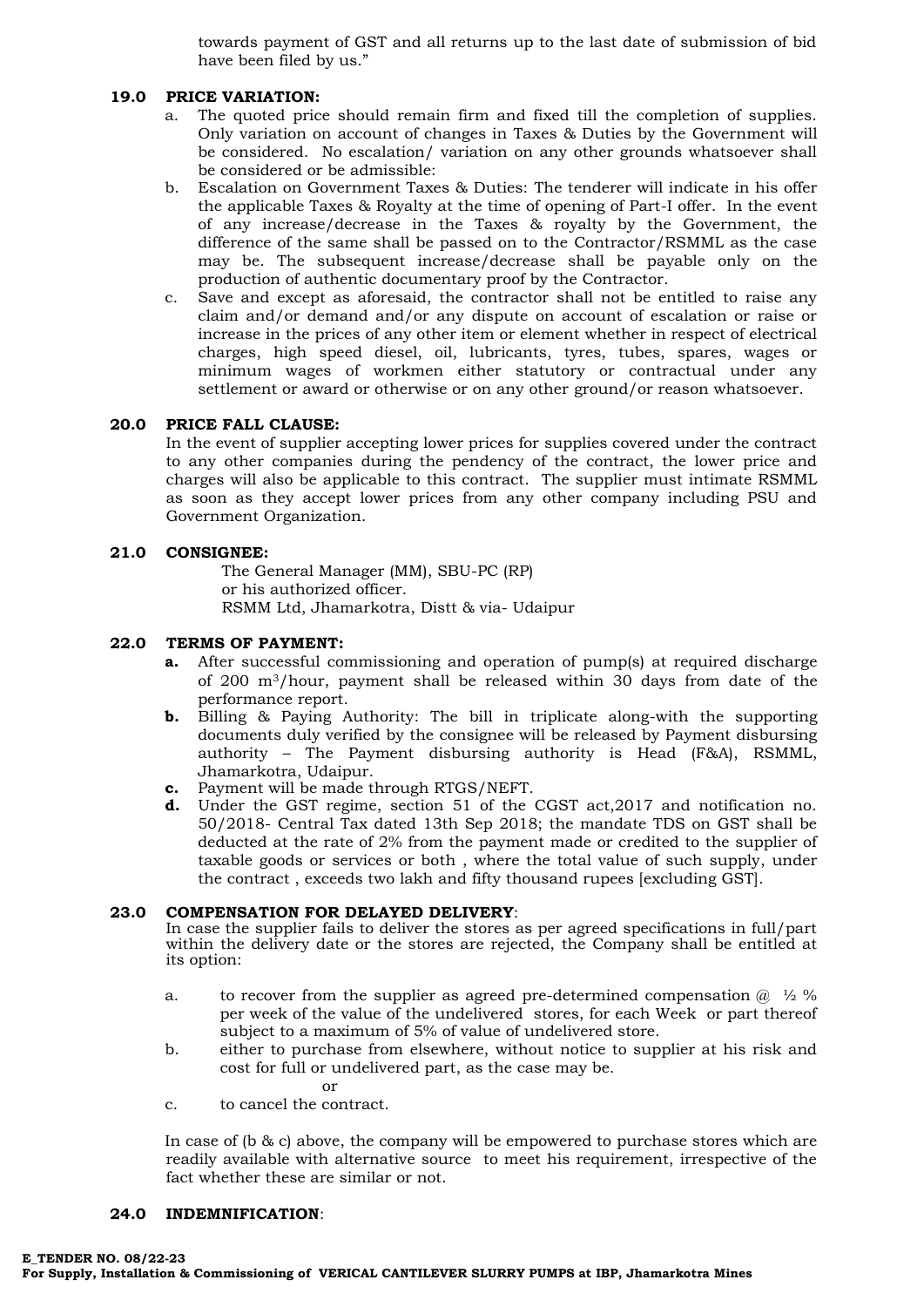Except where arising from the negligence of RSMML or RSMML's employees, the supplier shall indemnify RSMML in respect of any costs or damages, whatsoever arising out of or related to breach of statutes, laws, acts, rules and regulations, damage, accident or loss etc. by the supplier or suppliers personnel or by claims made against RSMML by third parties in respect thereof.

- **25.0 RSMML's RIGHT:** RSMML reserves to exercise following rights at its sole discretion without assigning any reason thereof. The decision of the Company in these regards shall be final and binding.
	- a. Not to accept any offer or reject any or all the offers.
	- b. to reject any or all the tenders received or accept a tender either for the total scope of work or part thereof & not to accept the lowest tender without assigning any reason.
	- c. to cancel the tender, postpone it for another date, change the venue of the receipt/opening of the tender.
	- d. to split/divide the quantity into more than one tenderer.
	- e. to increase/ decrease the quantity.
	- f. to accept/reject offered products on technical grounds
	- g. to reject the offer, if it is established that the tenderer has submitted any wrong & misleading information/forged document along with offer and thereafter.

#### **26.0 TERMINATION:**

- a. In case of failure to perform the job as required under this tender or observe breach of any of the terms and conditions by the tenderer, the company shall give a notice to rectify such default/breach with 10 days, failure to which may result in termination of the contract and forfeiture of security deposit without any prejudice to the Company's rights to claim damages/ cost/ loss etc caused by such default/ breach. Such termination shall not absolve the supplier of the liabilities accruing till the date of such termination.
- b. The contract may also be terminated in the event the supplier is being adjudged insolvent or going into Liquidation or Winding up of their business or making arrangement with their creditors.
- c. Notwithstanding anything contained herein above, the Company in its absolute discretion may at any time terminate the order without assigning any reason thereof by giving fifteen day's notice to the supplier at their last notified address. In such an event the supplier shall not be entitled to raise any claim or demand for compensation, loss of profit and/or damages and/ or losses or costs by reason of such earlier termination on any ground whatsoever.

## **27.0 FORCE MAJEURE:**

At any time, during the continuance of the contract, the performance in whole or in part by either party (sub-vendors excluded) and/ or obligations under this contract shall be prevented or delayed by reason of any war, Hostility acts of public enemy, civil commotion, sabotage, fires, floods, explosion, epidemics, quarantine restrictions, non-performance due to Acts of God or Acts of Government /statutory bodies (herein after referred as "Event") then provided a notice of the happening of any such event is given within seven days from the date of occurrence thereof neither party shall by reason of such event be entitled to terminate this contract nor shall either party have any claim for damage against the other in respect of such non-performance or delay in performance and the deliveries and/or performance of the work under the contract shall be resumed as soon as practicable after such event has come to an end or ceased to exist and decision of Company as to whether the deliveries and/or performance of the work have been so resumed or not shall be final and conclusive. Provided further that if the performance in whole or in part is delayed by reasons of any such events for a period exceeding thirty days either party may at its option terminate the contract.

#### **28.0 JURISDICTION:**

The Law of the land will prevail and legal jurisdiction shall be the exclusive Courts situated in Udaipur in the State of Rajasthan only.

For RAJASTHAN STATE MINES & MINERALS LIMITED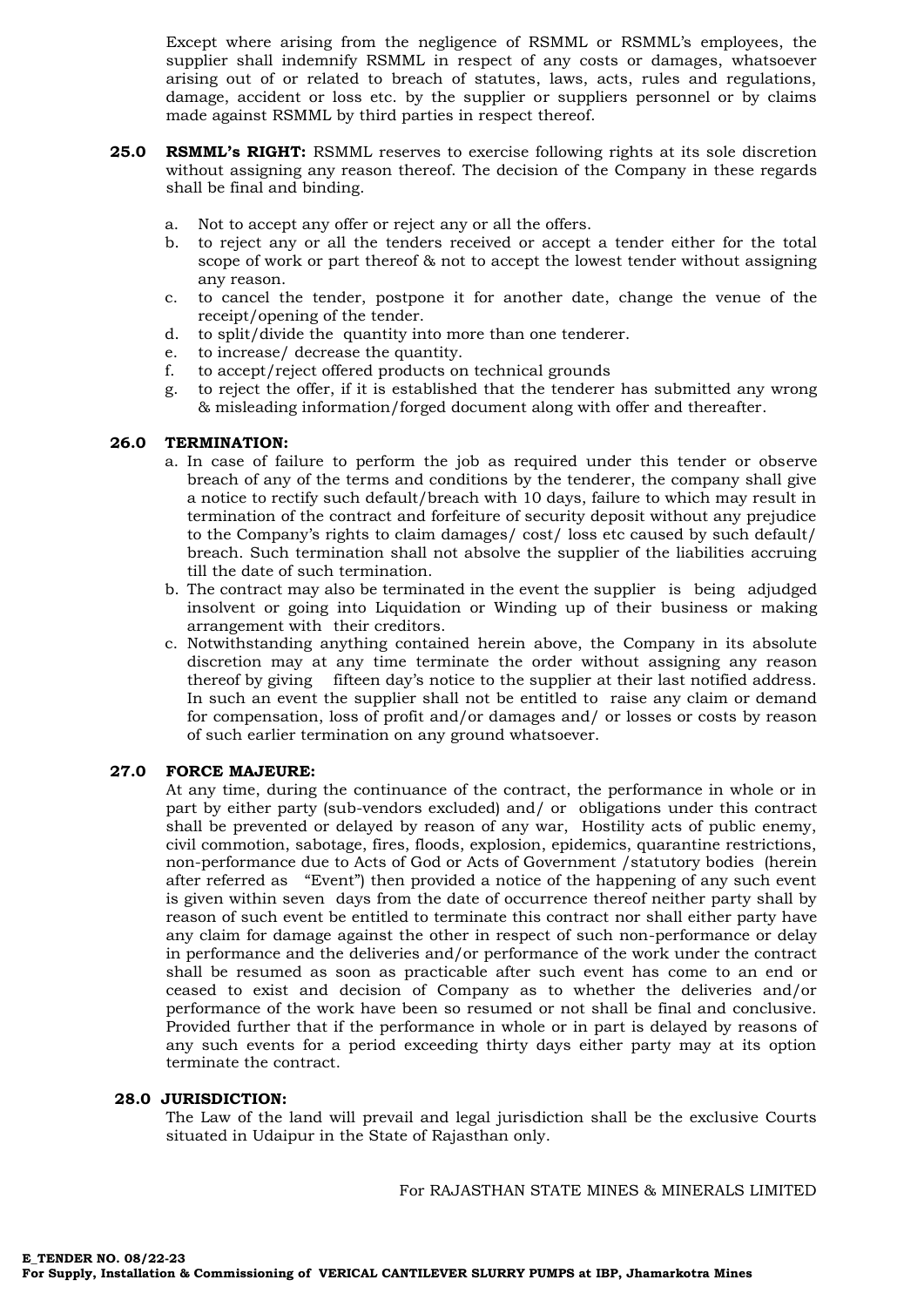I / We have studied the above terms and conditions and having understood the same in true sense and spirit, I/We shall abide by and adhere to the above terms and conditions fully.

Signature and Seal of the Tenderer

Place : Date :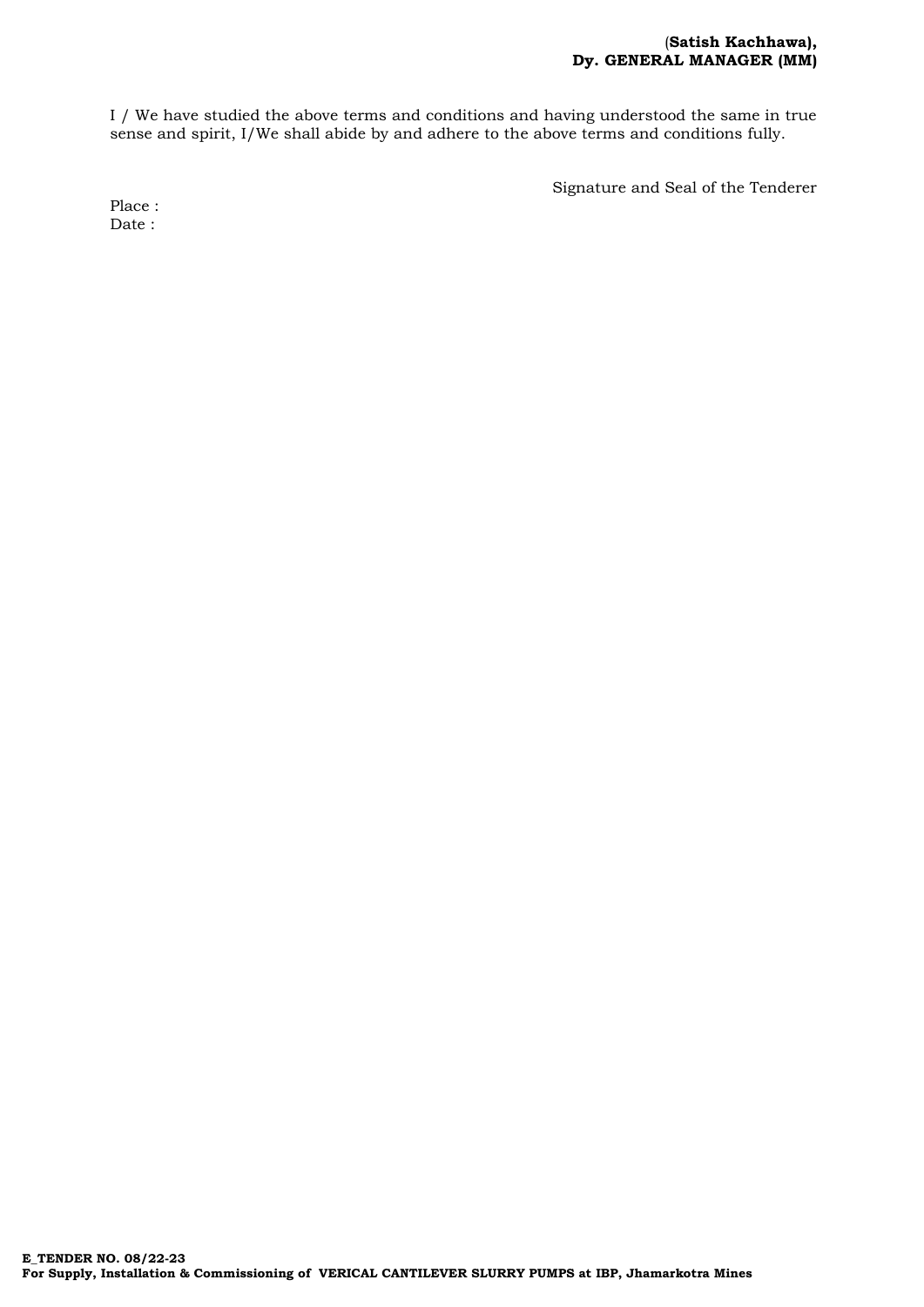#### **ANNEXURE–I**

## **ACCEPTANCE TO THE TECHNICAL SPECIFICATION**

(To be enclosed with part-I of offer)

| Description                                                                    | Unit | Qty | Deviation, if<br>any |
|--------------------------------------------------------------------------------|------|-----|----------------------|
| Supply, installation & Commissioning of Vertical Cantilever Slurry             |      |     |                      |
| Pumps with Motor and Ancillary Arrngement at IBP, Jhamarkotra                  |      |     |                      |
| <b>Mines</b>                                                                   |      |     |                      |
|                                                                                |      |     |                      |
| Application:                                                                   |      |     |                      |
| Pump should be able to lift slurry of rock phosphate beneficiation plant       |      |     |                      |
| consisting of quartz (silica) 10% & dolomite (carbonate) 90% by weight in      |      |     |                      |
| form of slurry from sump to tailing thickener and capable of working against   |      |     |                      |
| a head of 25 meter for discharge of 200 cubic meter per hour.                  |      |     |                      |
| Nature of Material to be Pumped :                                              |      |     |                      |
| Solids in slurry : 60 TPH                                                      |      |     |                      |
| Solids % in slurry : 28-35%                                                    |      |     |                      |
| Specific Gravity of Solids: 2.5 Kg/Litre                                       |      |     |                      |
| Pulp density of Slurry : 1.3 to 1.45 Kg/Ltr                                    |      |     |                      |
| Slurry Particle size : (-)200 mesh to 2 mm                                     |      |     |                      |
| Operation Temp : Ambient Temperature                                           |      |     |                      |
| Solution pH : 6.5 to 5.5                                                       |      |     |                      |
| Specifications;                                                                |      |     |                      |
| Type of Pump :- Vertical Cantilever                                            |      |     |                      |
| Pump Discharge Position :- Top Vertical                                        |      |     |                      |
| Suction Required : Submerged Type                                              | Set  | 2   |                      |
| Required Head :- 25 Meter                                                      |      |     |                      |
| Flow required $@$ 25 meter head :- 200 m <sup>3</sup> /hour                    |      |     |                      |
| Drive Arrangement: - V -Belt; complete pulley set [Driver & Driven] along      |      |     |                      |
| with V-belts for each Pump shall be supplied by supplier.                      |      |     |                      |
| Suction Size :- N/A                                                            |      |     |                      |
| Discharge Size :- 150 mm                                                       |      |     |                      |
| Lubrication :- Grease Lubricated                                               |      |     |                      |
| Pump Length :- 1800 mm (Min)                                                   |      |     |                      |
| Electric Motor :- 3 Phase, 440 V, 50 Hz Squirrel Cage Induction Motor,         |      |     |                      |
| Insulation Class-F, Efficiency class I-3, Ambient temp-50°c                    |      |     |                      |
| MOC:                                                                           |      |     |                      |
| Impeller, Casing, Backliner, Expeller, Expeller Ring & Shaft Sleeve =<br>a)    |      |     |                      |
| High Chrome, ASTM A532 Gr. III A with 600-650 BHN Hardness                     |      |     |                      |
| b) Shaft = $EN 8$ Grade<br>Bearing Frame = $C.I., IS:210$ Gr 200<br>C)         |      |     |                      |
| Seals = Nitrile<br>d)                                                          |      |     |                      |
| <b>Constructional Feature:</b>                                                 |      |     |                      |
| Pump should have a single solid casing radically split type. Twin casing<br>1) |      |     |                      |
| or liner design is not acceptable.                                             |      |     |                      |
| Scope of work:                                                                 |      |     |                      |
| As per clause no. 5.0 of the tender                                            |      |     |                      |

**FL Smidth Ltd & Cornell Pump Co.** only.**.** 

2. Leaflets/ Brochures and technical details of the offered make & model are to be enclosed with the offer.

- 3. If, there is any deviation it should be specifically mentioned for proper evaluation of offer.
- 4. All kind of necessary arrangements like civil construction, V-belt, drive & driven pulley etc for offered pump, erection & commissioning shall be in scope of supplier (Refer Tender Clause No. 5.0).
- 5. The lowest tenderer shall be determined on the basis of total landed cost of the offered item inclusive of complete scope of work as per clause no. 05 of the tender.

We hereby confirm and accept to supply of material as per above specifications.

Date & Place

Signature of Tenderer with official stamps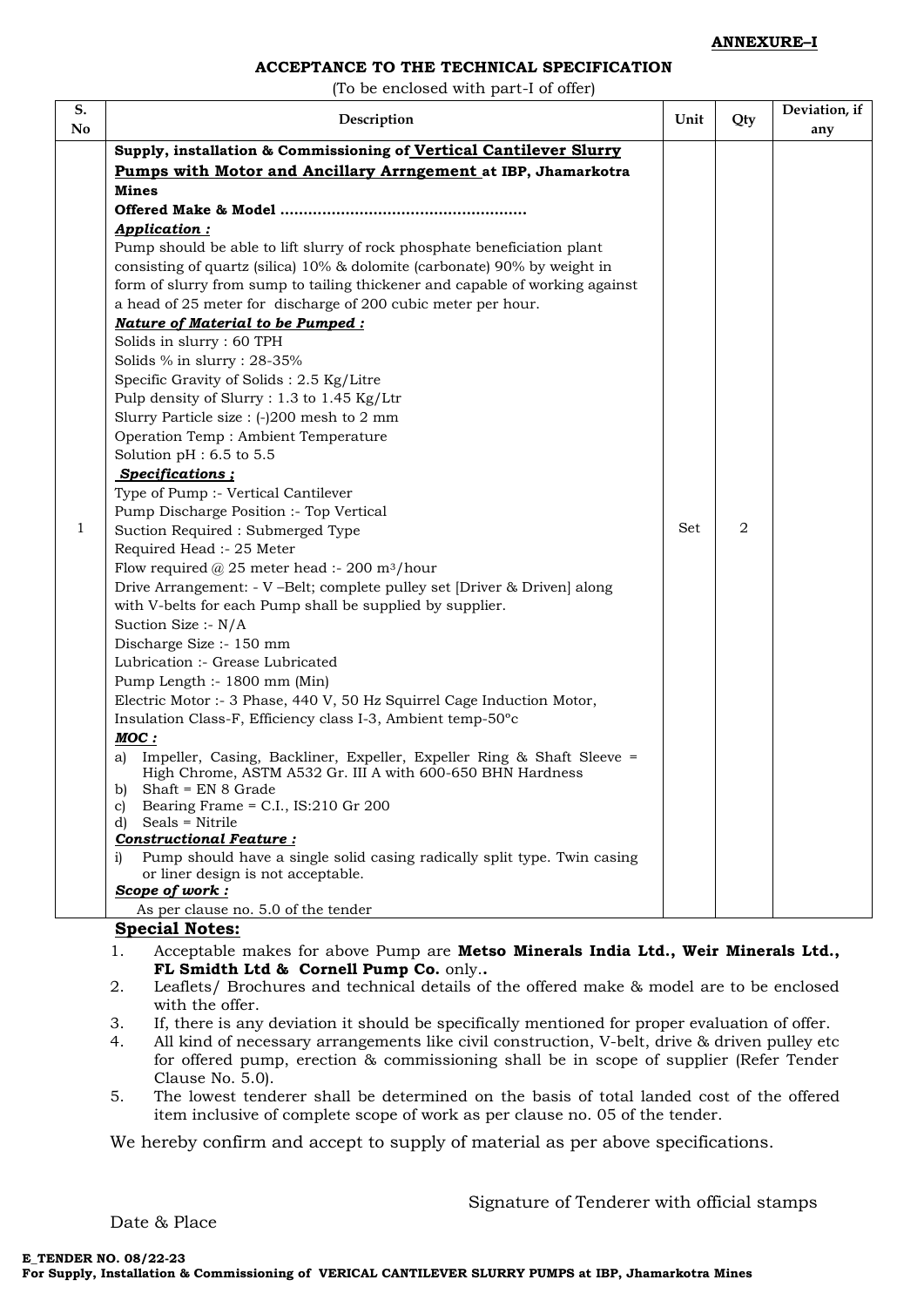## **GENERAL PROFILE OF TENDERER**

|                | General I Rombe of Temperer<br>(To be submitted with PART - I Technical Bid) |         |         |         |  |
|----------------|------------------------------------------------------------------------------|---------|---------|---------|--|
| $\mathbf{1}$   | Name & address of the                                                        |         |         |         |  |
|                | tenderer with                                                                |         |         |         |  |
|                | Telephone No.,                                                               |         |         |         |  |
|                | Fax No.                                                                      |         |         |         |  |
|                | e-mail address etc.                                                          |         |         |         |  |
|                | Mobile No.                                                                   |         |         |         |  |
| $\overline{2}$ | Date of establishment.                                                       |         |         |         |  |
| 3              | Whether                                                                      |         |         |         |  |
|                | Proprietor/Partnership/                                                      |         |         |         |  |
|                | Company                                                                      |         |         |         |  |
| $\overline{4}$ | Name of Owner/Partners/                                                      |         |         |         |  |
|                | Directors with full address.                                                 |         |         |         |  |
| 5              | Work Completion period for                                                   |         |         |         |  |
|                | complete scope of work under                                                 |         |         |         |  |
|                | tender                                                                       |         |         |         |  |
| 6              | Annual turnovers in rupees for                                               | 2020-21 | 2019-20 | 2018-19 |  |
|                | last three years.                                                            |         |         |         |  |
| $\overline{7}$ | PAN No.                                                                      |         |         |         |  |
| 8              | GST No.                                                                      |         |         |         |  |
| 9              | Entrepreneurs memorandum                                                     |         |         |         |  |
|                | no. as per MSMED Act 2006                                                    |         |         |         |  |
|                | Nature of Activity                                                           |         |         |         |  |
|                | (manufacturing/Service)                                                      |         |         |         |  |
|                | Category of Enterprise:                                                      |         |         |         |  |
|                | (Micro/ Small/ Medium)                                                       |         |         |         |  |
| 10             | Banker details:                                                              |         |         |         |  |
|                | Name<br>$\bullet$                                                            |         |         |         |  |
|                | Branch No.                                                                   |         |         |         |  |
|                | Address                                                                      |         |         |         |  |
| 11             | Bank Account No.                                                             |         |         |         |  |
| 12             | Type of $A/c$ : Saving /                                                     |         |         |         |  |
|                | Current/CC/ any other                                                        |         |         |         |  |
| 13             | IFSC code                                                                    |         |         |         |  |
| 14             | Any other important                                                          |         |         |         |  |
|                | information related to the                                                   |         |         |         |  |
|                | tender requirement.                                                          |         |         |         |  |

Signature of tenderer with official stamp

Date & Place: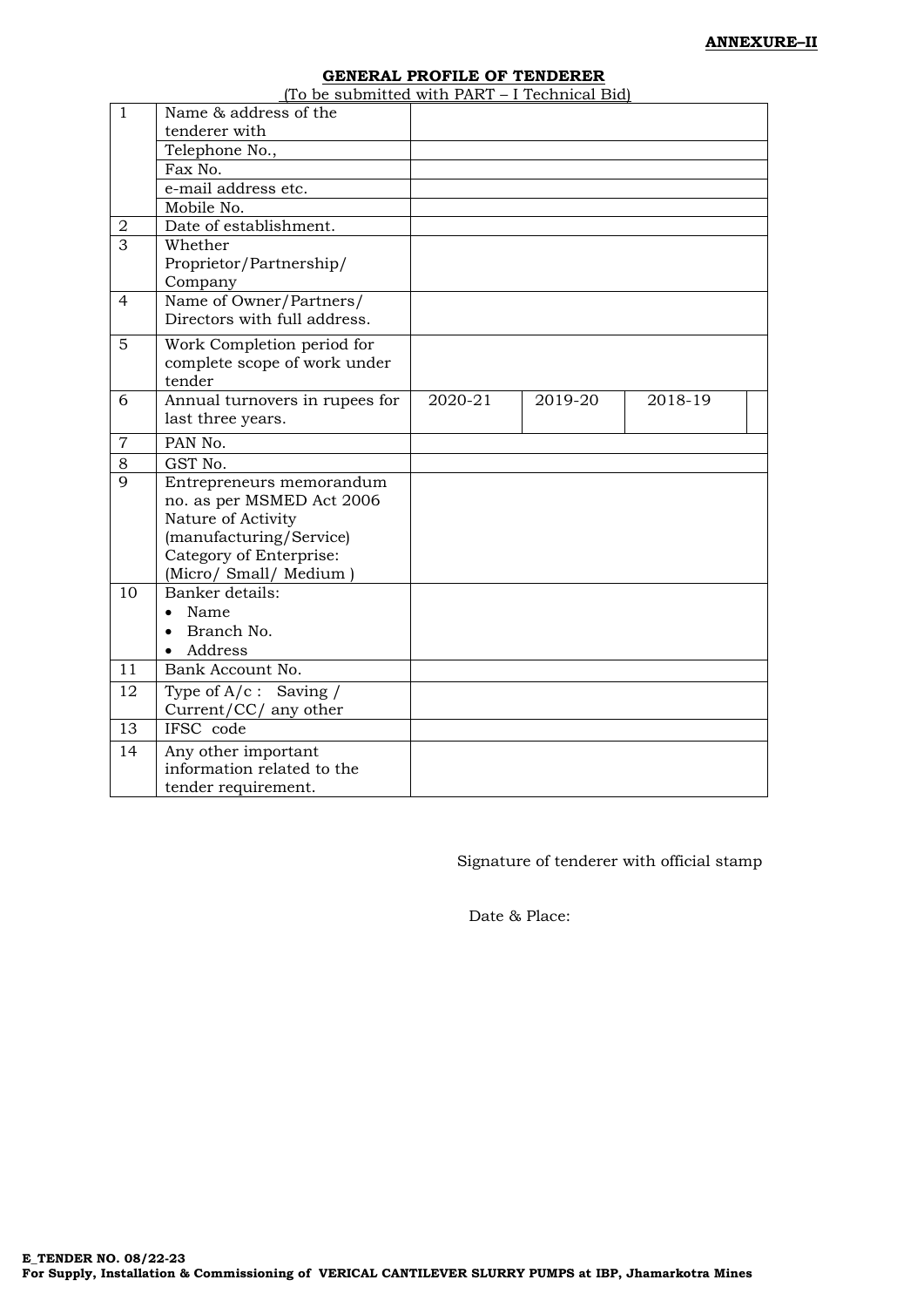### **UNDERTAKING TOWARDS ACCEPTANCE OF ALL TERMS & CONDITIONS OF TENDER**

Name of Tenderer

#### **We confirm that all the terms & conditions of tender is acceptable to us except the following.**

Tenderer may stipulate here exceptions and deviations to the tender conditions, if considered unavoidable. In case the tenderer does not mention any information to the deviations in the below format & furnish it blank then it will be presumed that the tenderer is not offering/ putting any deviations to the tender terms & condition. Tenderer should mention the deviations, if any, at their own risk of rejection of their offer.

| SI.<br>No. | Tender<br>Clause no. | Requirement as per tender<br>clause | Offered<br>Deviation | condition/ |
|------------|----------------------|-------------------------------------|----------------------|------------|
|            |                      |                                     |                      |            |
|            |                      |                                     |                      |            |
|            |                      |                                     |                      |            |

Company may accept or not to accept the deviations put by the tenderer at its sole discretions. No claim on this will be entertained.

Note: Deviation to the tender terms, if any, mentioned any where else (i.e. in any other document will not be considered & accepted. RSMML will not entertain any claim of the tenderer on offered deviations mentioned anywhere else.

Signature of tenderer with official stamp

Date: Place: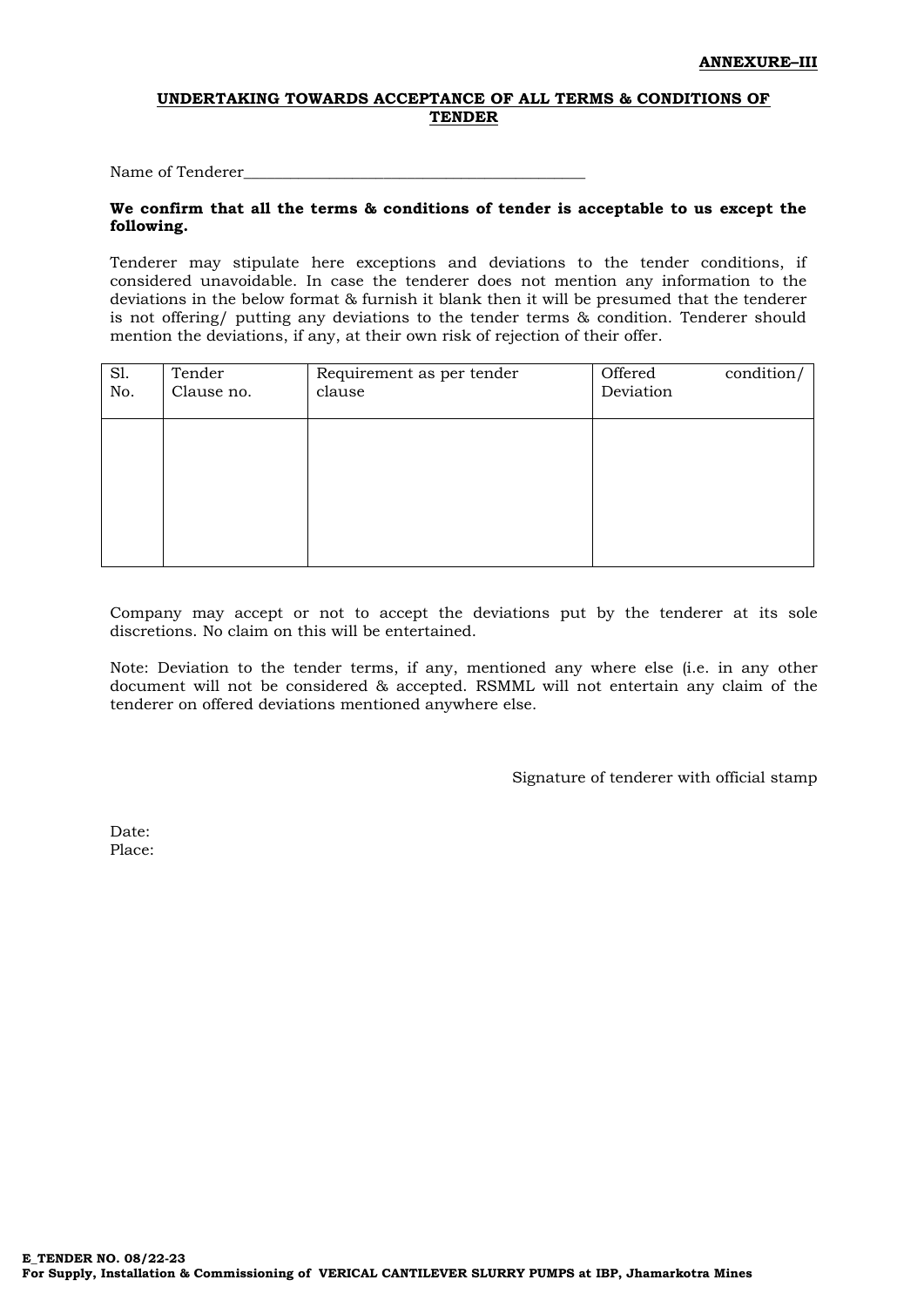## **UNDERTAKING TOWARDS NON-SUSPENSION/NON-BANNING / GST.**

Name of the Tenderer: \_\_\_\_\_\_\_\_\_\_\_\_\_\_\_\_\_\_\_\_\_\_\_\_\_\_\_\_\_\_\_\_\_\_\_

We hereby declare that we have not been banned/suspended or de-listed by RSMML in past.

We undertake that ''as on date, no default has been made by us towards payment of GST and all returns up to the last date of submission of bid have been filed by us.''

Signature of Tenderer with official stamp

Place: Date: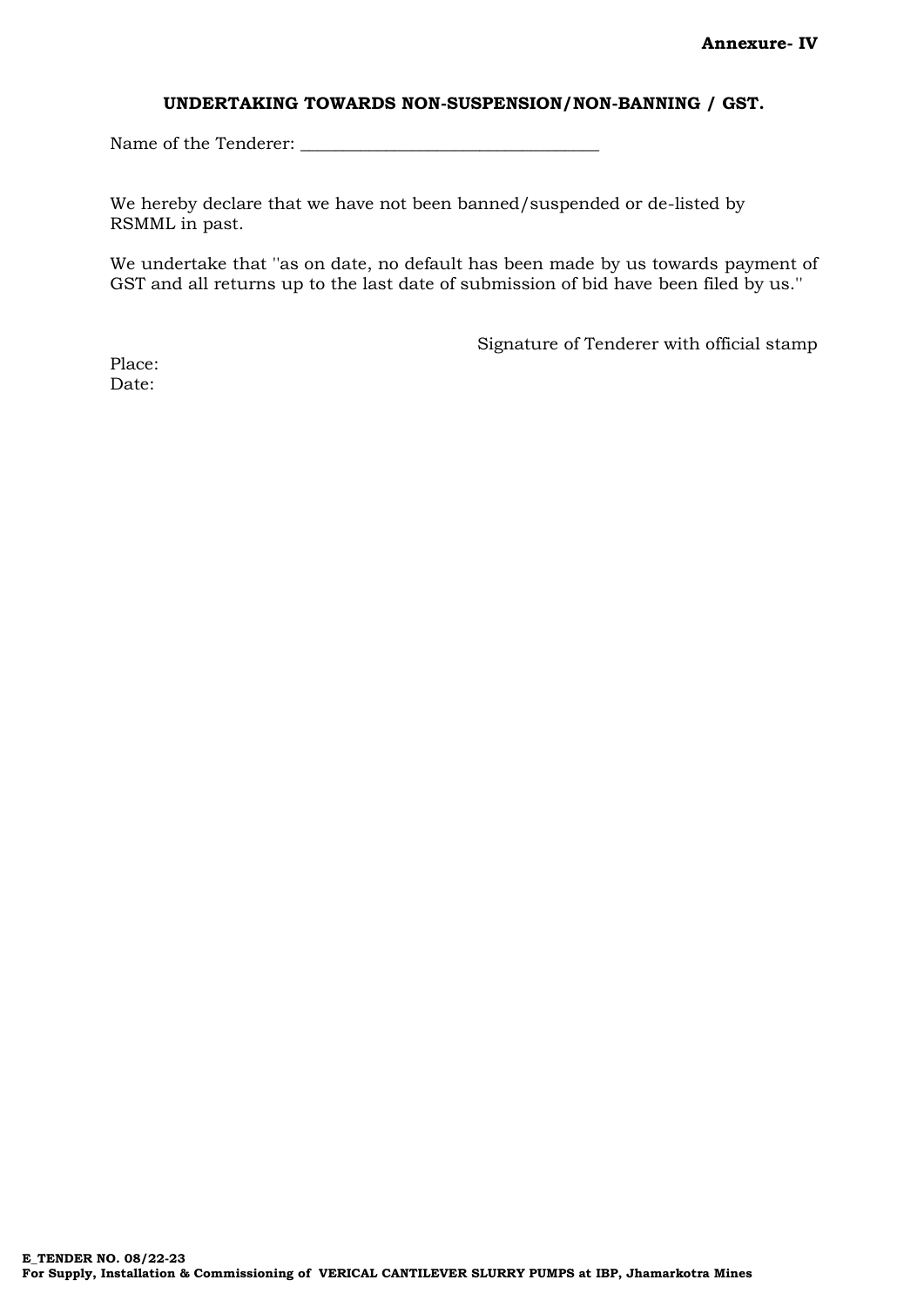## **Declaration for Registration under Micro, Small & Medium Enterprises Development Act, 2006.**

- I. Whether the tenderer is registered under Micro, Small & Medium Enterprises Development Act, 2006. \_\_\_\_\_\_\_\_\_\_\_\_\_\_\_\_\_\_\_\_(Yes/NO)
- II. If yes, please furnish the declaration given below.
- III. We (Name of tenderer\_\_\_\_\_\_\_\_\_\_\_\_\_\_\_\_\_\_\_\_\_\_\_\_\_\_\_\_\_\_\_\_\_\_\_\_\_\_\_\_\_\_\_\_), hereby declare that, our organization is registered under Micro, Small & Medium Enterprises Development Act, 2006 as \_\_\_\_\_\_\_\_\_\_\_\_ (Micro, Small & Medium) Enterprises having entrepreneurs Memorandum no. …………………….. and under category of ………….….( Manufacturer /Service).
- IV. Enclose attested copy of registration certificate.

Signature of tenderer with official stamp

Date: Place: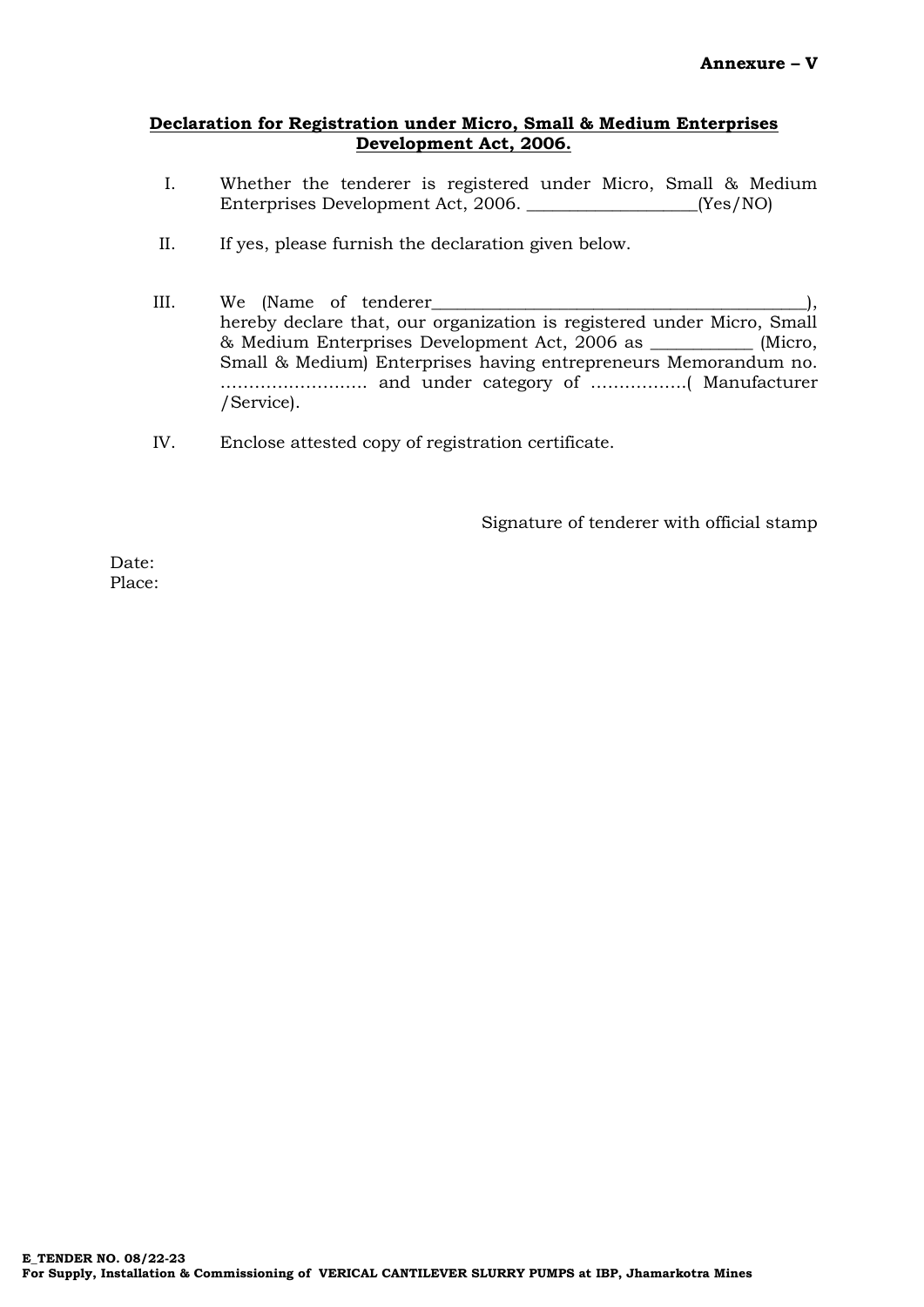#### **DETAILS OF TAXES & DUTIES OFFERED IN PRICE BID**

Name of Tenderer

| <b>Particulars</b>         | % Rate considered in price bid |
|----------------------------|--------------------------------|
| Price Basis                | FOR JHAMARKOTRA, UDAIPUR       |
| Freight Charges            | $(a)$ %                        |
| P & F Charges              | $(a)$ %                        |
| <b>CGST</b>                | $(a)$ %                        |
| <b>RGST</b>                | $@ \dots 96$                   |
| <b>IGST</b>                | $(a)$ %                        |
| GST on any other component |                                |
| Freight, Insurance         | $(a)$ %                        |
| Or                         |                                |
| Any other charges          | $(a)$ %                        |
|                            |                                |
| Delivery Period            | 3 Months                       |

Signature of tenderer with official stamp

Date:

Place: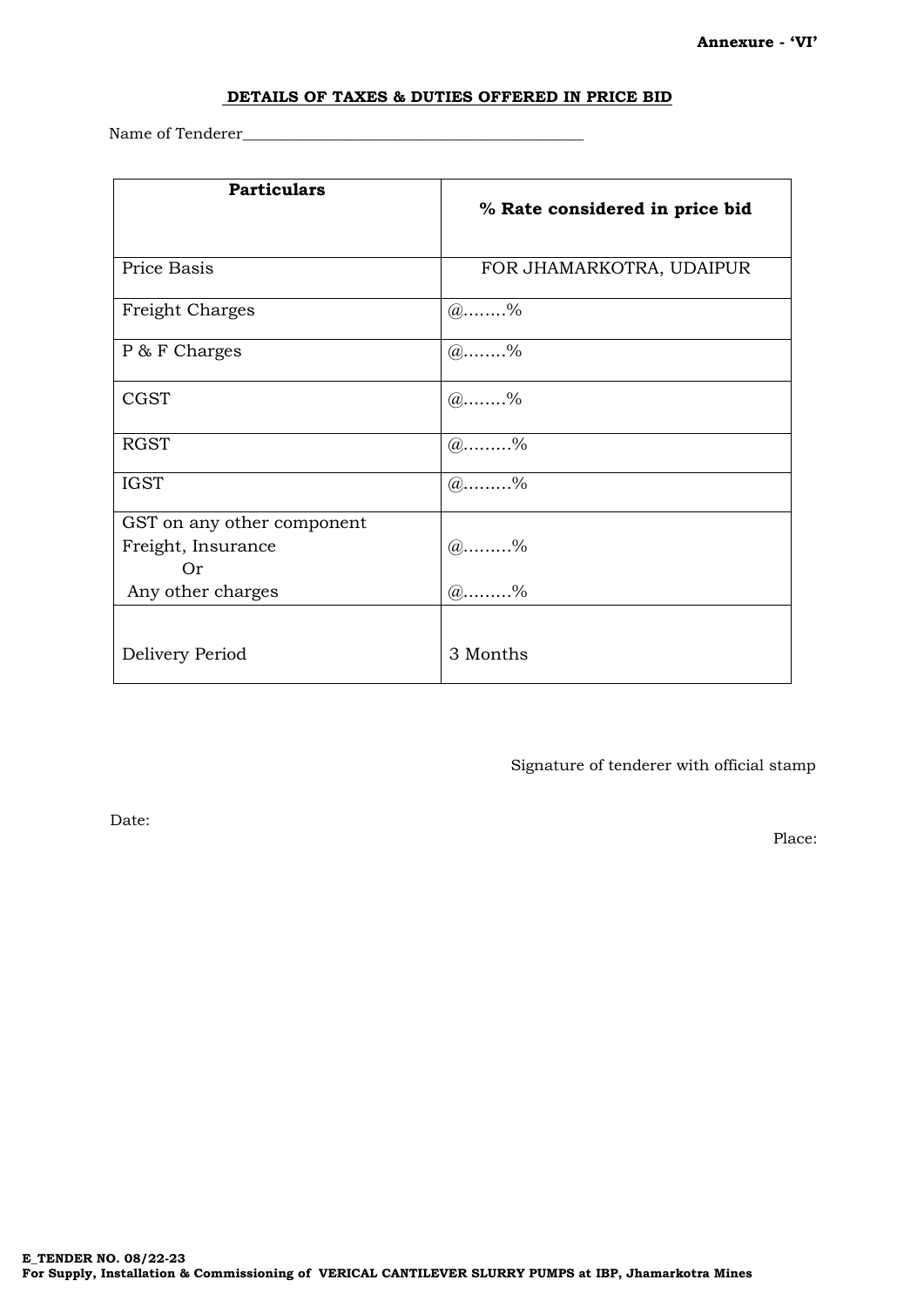## **DETAILS OF PAST EXPERIENCE**

{To be submitted with Part-1 of the offer (Techno- commercial part)

List of order(s) executed towards supply of similar type of material.

| Sr. | Name & Address of | Order no. & | <b>Brief</b> | Value of |
|-----|-------------------|-------------|--------------|----------|
| No. | the Purchaser     | <b>Date</b> | Description  | Work     |
| 01  |                   |             |              |          |
| 02  |                   |             |              |          |
| 03  |                   |             |              |          |
| 04  |                   |             |              |          |

Signature of tenderer with official stamp

Date: Place:

Enclose: Supporting Document towards tenderer status, as above.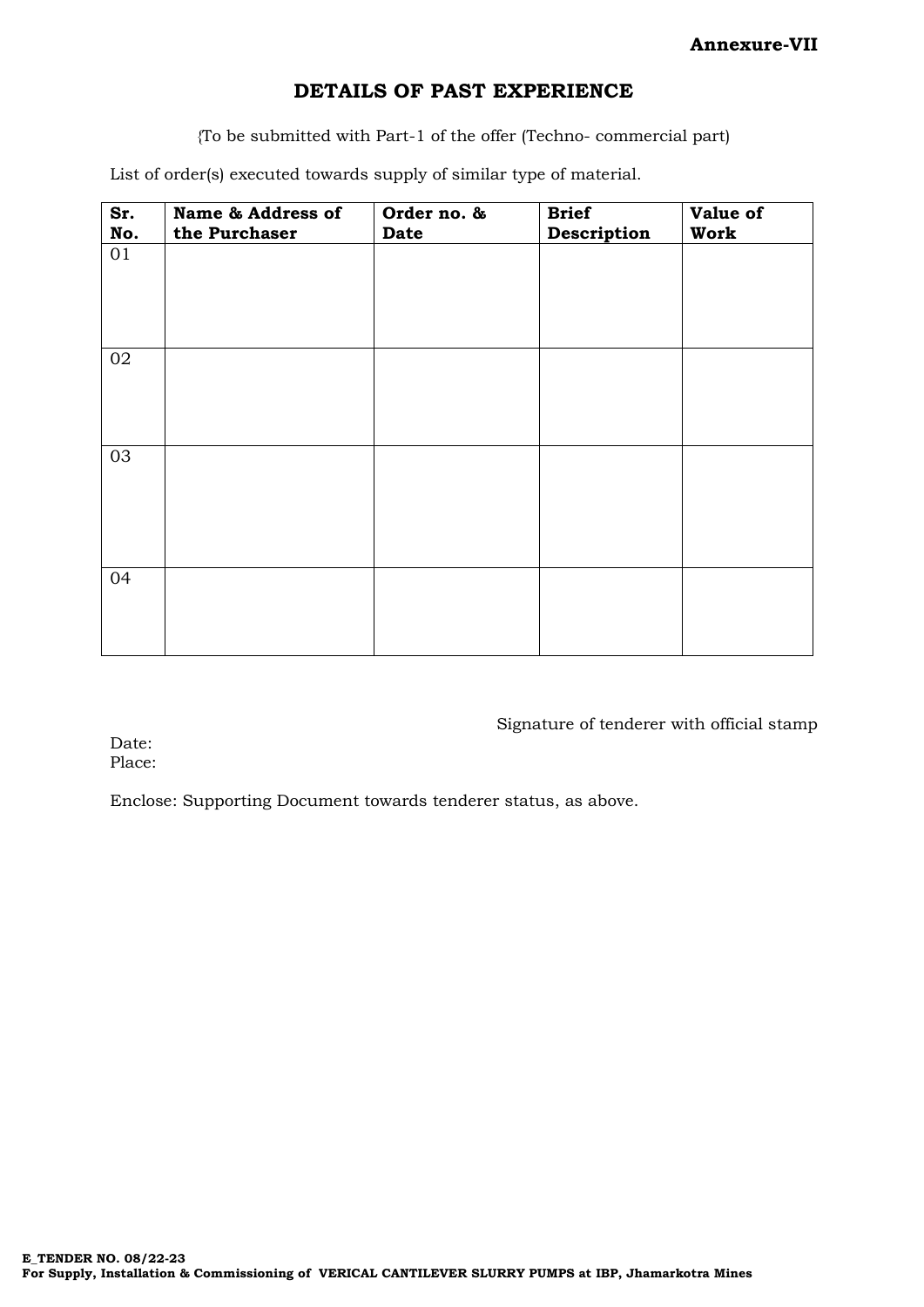I/We declare that-

- i. We are manufacturer / distributor / authorised dealer / bonafide dealers of **Metso Minerals India Ltd.** / **Weir Minerals Ltd.** / **FL Smidth Ltd.** / **Cornell Pump Co.** make Pumps & Spares [Copy of valid proof / certificate shall be furnished]
- ii. We have supplied equivalent or higher capacity horizontal slurry pump to end user parties. [Purchase Order copies regarding past executed above supplied work shall be submitted along with performance certificate from party]

If this declaration is found to be incorrect then without prejudice to any other action that may be taken, my/our bid security/security deposit may be forfeited in full and the tender if any to the extent accepted may be cancelled.

Signature of tenderer with official stamp

Date: Place: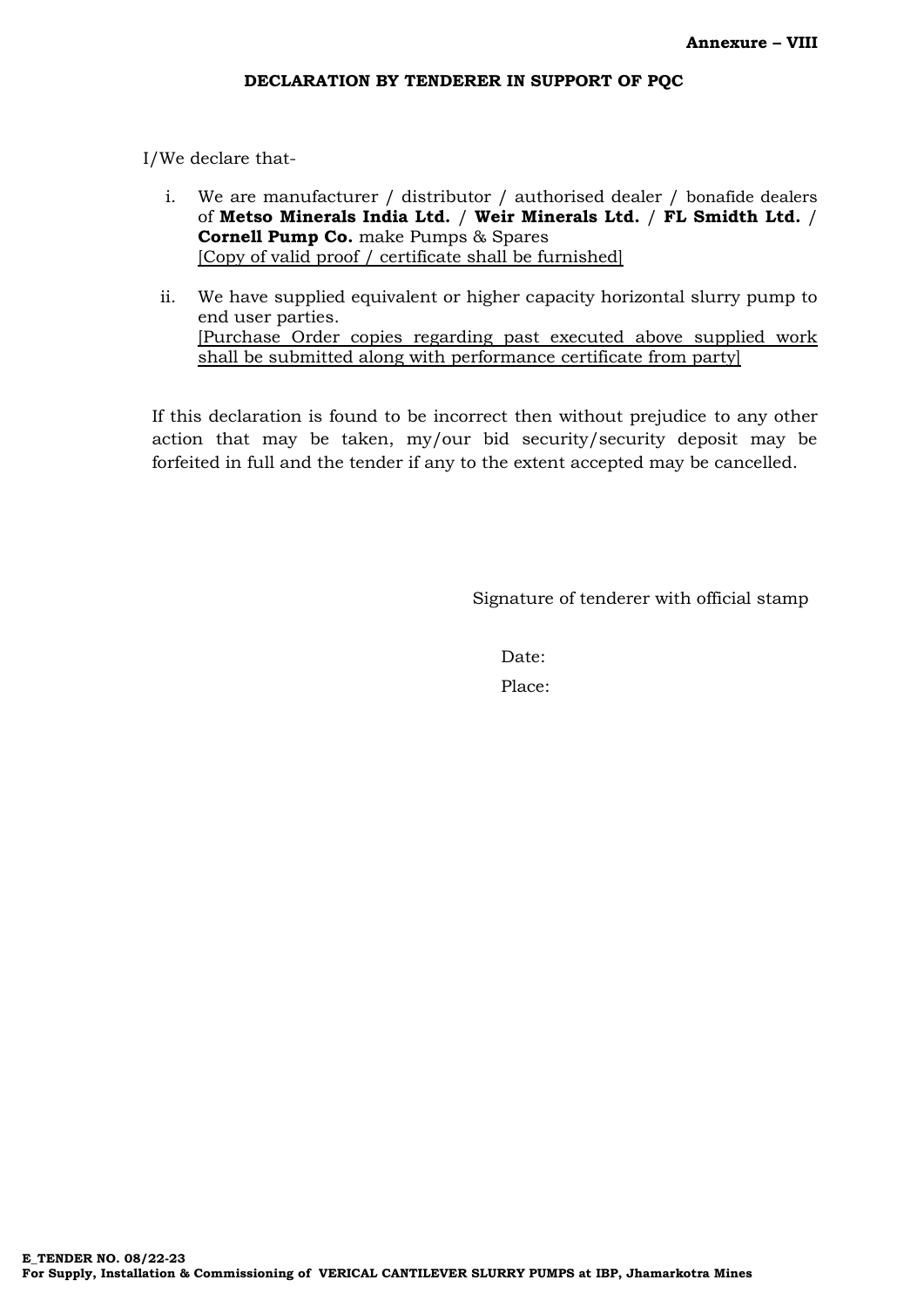#### **Compliance with the Code of Integrity and No Conflict of Interest**

(To be submitted - part – I of the offer)

Any person participating in a procurement process shall –

- a) Not offer any bribe, reward or gift or any material benefit either directly or indirectly in exchange for an unfair advantage in procurement process or to otherwise influence the procurement process;
- b) Not misrepresent or omit that misleads or attempts to mislead so as to obtain a financial or other benefit or avoid an obligation;
- c) Not indulge in any collusion, Bid rigging or anti-competitive behaviour to impair the transparency, fairness and progress of the procurement process;
- d) Not misuse any information shared between the procuring Entity and the Bidders with an intent to gain unfair advantage in the procurement process;
- e) Not indulge in any coercion including impairing or harming or threatening to do the same, directly or indirectly, to any party or to its property to influence the procurement process;
- f) Not obstruct any investigation or audit of a procurement process;
- g) Disclose conflict of interest, if any, and
- h) Disclose any previous transgressions with any Entity in India or any other country
- during the last three years or any debarment by any other procuring entity.

#### **Conflict of Interest:-**

The Bidder participating in a bidding process must not have a Conflict of Interest.

A Conflict of Interest is considered to be a situation in which a party has interests that could improperly influence that party's performance of official duties or responsibilities, contractual obligations, or compliance with applicable laws and regulations.

- i) A Bidder may be considered to be in Conflict of Interest with one or more parties in a bidding process if, including but not limited to:
	- a) Have controlling partners/shareholders in common; or
	- b) Receive or have received any direct or indirect subsidy from any of them; or
	- c) Have the same legal representative for purposes of the bid; or
	- d) Have a relationship with each other, directly or through common third parties, that puts them in a position to have access to information about or influence on the bid of another Bidder, or influence the decisions of the Procuring Entity regarding the bidding process; or
	- e) The Bidder participates in more than one bid in a bidding process. Participation by a Bidder in more than one bid will result in the disqualification of all bids in which the Bidder is involved. However, this does not limit the inclusion of the same subcontractor, not otherwise participating as a Bidder, in more than one bid; or
	- f) The Bidder or any of its affiliates participated as a consultant in the preparation of the design or technical specifications of the Goods, Works or Services that are the subject of the bid; or
	- g) Bidder or any of its affiliates has been hired (or is proposed to be hired) by the Procuring Entity as engineer-in-charge/consultant for the contract.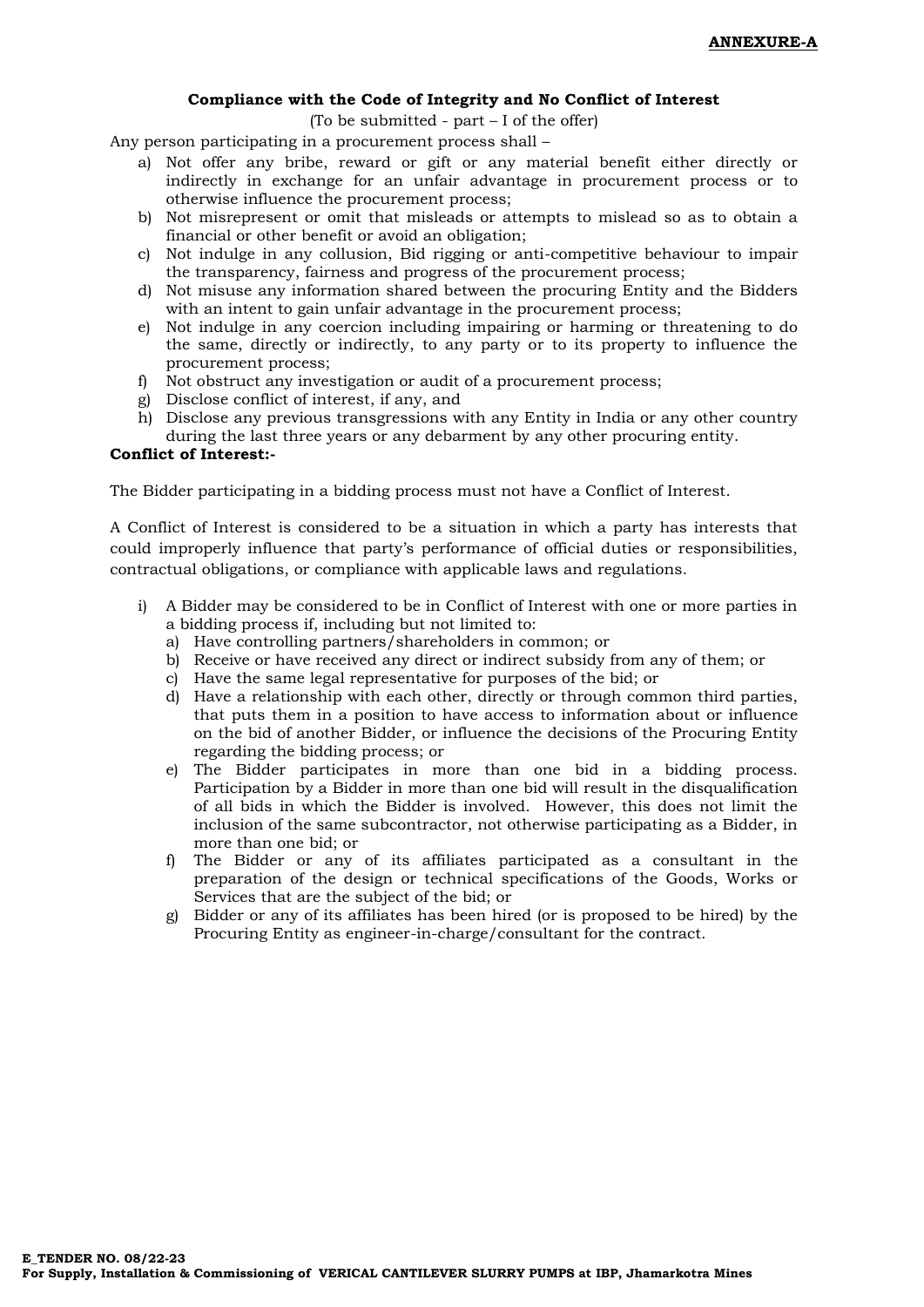## **Declaration by the Bidder regarding qualifications Declaration by the Bidder** (To be submitted - part – I of the offer)

In relation to my/our Bid submitted to ……………………………………….for procurement of …………………………………………………….in response to their Notice Inviting Bids No……………… dated ……………………I/we hereby declare under Section 7 of Rajasthan Transparency in Public Procurement Act 2012, that :

- 1. I/we possess the necessary professional, technical, financial and managerial resources and competence required by the Bidding Document issued by the Procuring Entity;
- 2. I/we have fulfilled my/our obligation to pay such of the taxes payable to the Union and the State Government or any local authority as specified in the Bidding Document;
- 3. I/we are not insolvent, in receivership, bankrupt or being wound up, not have my/our affairs administered by a court or a judicial officer, not have my/our business activities suspended and not the subject of legal proceedings for any of the foregoing reasons;
- 4. I/we do not have, and our directors and officers not have been convicted of any criminal offence related to my/our processional conduct or the making of false statements or misrepresentations as to my/our qualifications to enter into a procurement contract within a period of three years preceding the commencement of this procurement process, or not have been otherwise disqualified pursuant to debarment proceedings;
- 5. I/we do not have a conflict of interest as specified in the Act, Rules and the Bidding Document, which materially affects fair competition;

Date: Signature of bidder Place: Name: Designation: Address: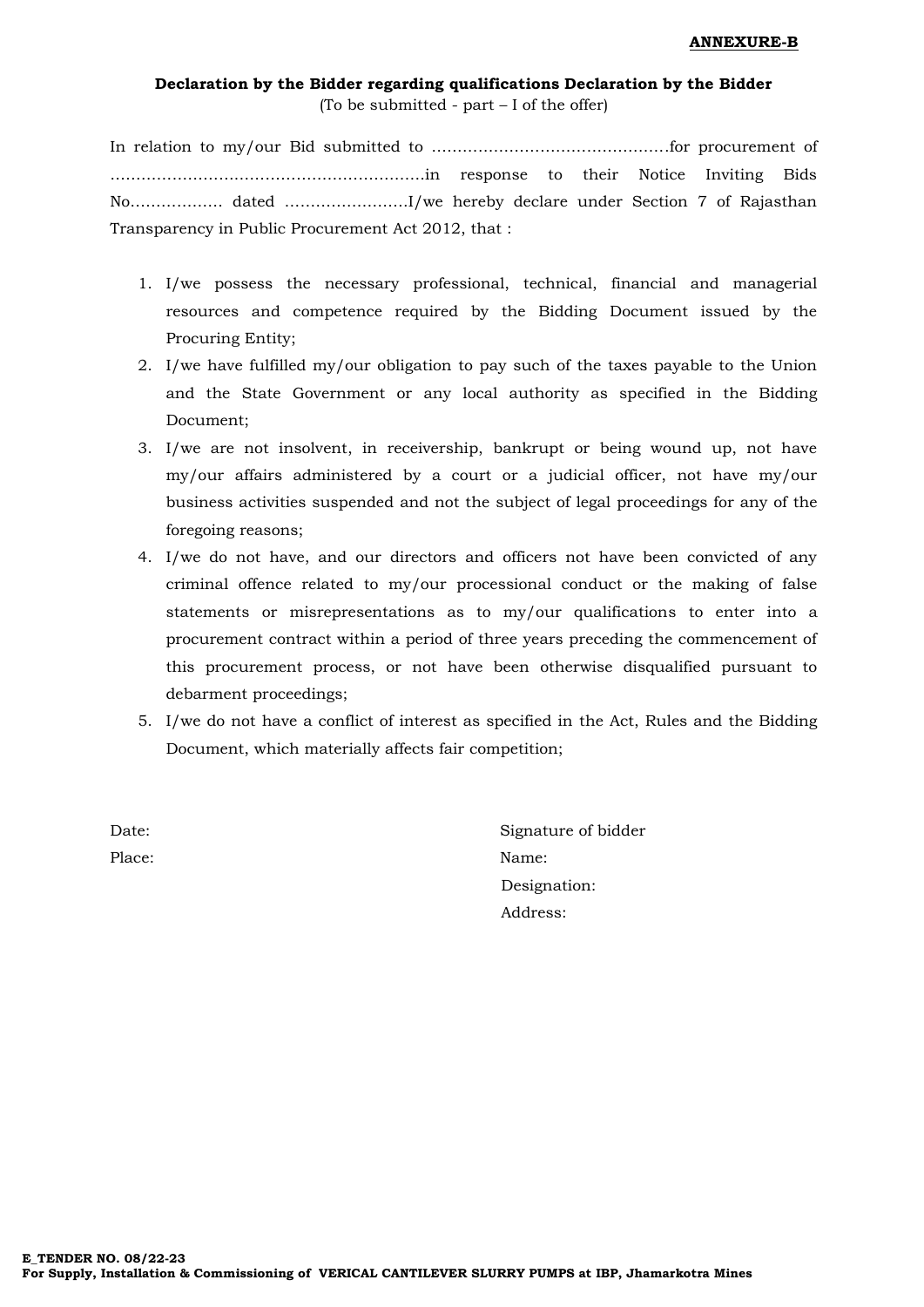#### **Grievance Redress during Procurement Process**

(To be submitted - part – I of the offer)

The designation and address of the First Appellate Authority is: Mines Dept, GOR The designation and address of the Second Appellate Authority is: Finance Dept., GOR

- 1. **Filing an appeal :** If any Bidder or prospective bidder is aggrieved that any decision, action or omission of the Procuring Entity is in contravention to the provisions of the Act or the Rules or the Guidelines issued there under, he may file an appeal to First Appellate Authority, as specified in the Bidding Document within a period of ten days from the date of such decision or action, omission, as the case may be clearly giving the specific ground or grounds on which he feels aggrieved: Provided that after the declaration of a Bidder as successful the appeal may be filed only by a Bidder who has participated in the procurement proceedings: Provided further that in case a Procuring Entity evaluates the technical bids before the opening of the financial Bids, an appeal related to the matter of Financial Bids may be filed only by a Bidder whose Technical Bid is found to be acceptable.
- 2. The officer to whom an appeal is filed under para (1) shall deal with the appeal as expeditiously as possible and shall endeavor to dispose it of within thirty days from the date of the appeal.
- 3. If the officer designated under para (1) fails to dispose of the appeal filed within the period specified in para (2) or if the Bidder or prospective bidder or the Procuring Entity is aggrieved by the order passed by the First Appellate Authority, the bidder or prospective bidder or the Procuring Entity, as the case may be, may file a second appeal to Second Appellate Authority specified in the Bidding Document in this behalf within fifteen days from the expiry of the period specified in para (2) or of the date of receipt of the order passed by the First Appellate Authority, as the case may be.
- 4. **Appeal not to lie in certain cases :** No appeal shall lie against any decision of the Procuring Entity relating to the following matters, namely:
	- a. Determination of need of procurement;<br>b. Provisions limiting participation of Bidd
	- b. Provisions limiting participation of Bidders in the Bid process;
	- c. The decision of whether or not to enter into negotiations ;
	- Cancellation of a procurement process;
	- e. Applicability of the provisions of confidentiality.

#### 5. **Form of Appeal**

- a. An appeal under para (1) or (3) above shall be in the annexed form along-with as many copies as there are respondents in the appeal;
- b. Every appeal shall be accompanied by an order appealed against, if any, affidavit verifying the facts stated in the appeal and proof of payment of fee.
- c. Every appeal may be presented to First Appellate Authority or Second Appellate Authority, as the case may be, in person or through registered post or authorized representative.

## 6. **Fee for filing appeal**

- a. Fee for the first appeal shall be rupees two thousand five hundred and for second appeal shall be rupees ten thousand, which shall be non-refundable.
- b. The fee shall be paid in the form of bank demand draft or bankers' cheque of a Scheduled Bank in India payable in the name of Appellate Authority concerned.

#### 7. **Procedure for disposal of appeal**

- a. The First Appellate Authority or Second Appellate Authority, as the case may be, upon filing of appeal, shall issue notice accompanied by copy of appeal, affidavit and documents, if any, to the respondents and fix date of hearing.
- b. On the date fixed for hearing, the First Appellate Authority or Second Appellate Authority , as the case may be, shall –
- c. Hear all the parties to appeal present before him; and
- d. Peruse or inspect documents, relevant records or copies thereof relating to the matter.
- e. After hearing the parties, perusal or inspection of documents and relevant records or copies thereof relating to the matter, the Appellate Authority concerned shall pass an order in writing and provide the copy of order to the parties to appeal free of cost.
- f. The order passed under sub-clause (c) above shall also be placed on the State Public Procurement Portal.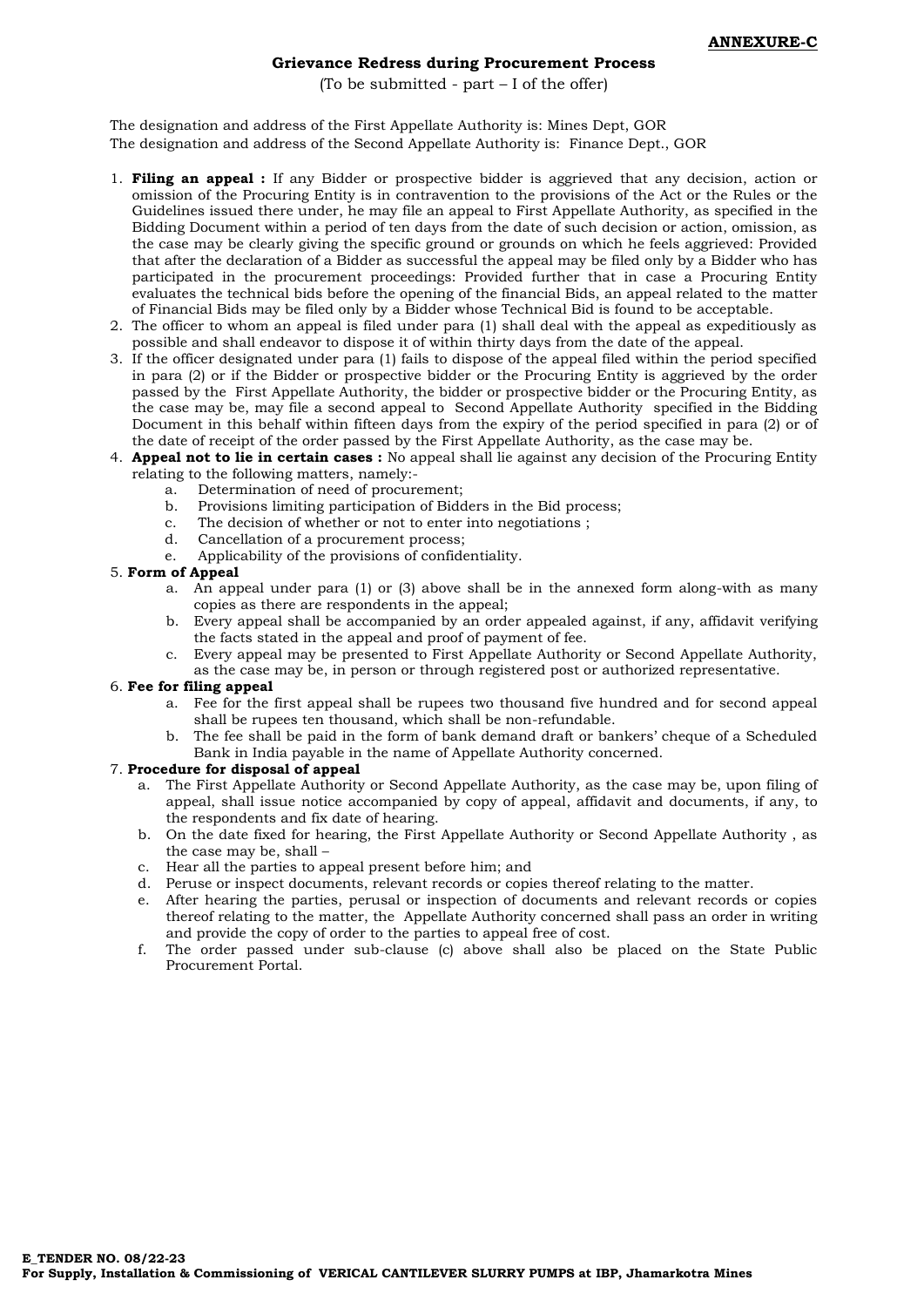**(See rule 83)**

#### **Memorandum of Appeal under the Rajasthan Transparency in Public Procurement, Act 2012**

(To be submitted - part – I of the offer)

Appeal No……………… of ………………………. Before the ………………………………………………( First /Second Appellate Authority) 1. Particulars of appellant : (i) Name of the appellant : (ii) Official address, if any: (iii) Residential address: 2. Name and address of the respondent(s) : (i) (ii) (iii) 3. Number and date of the order appealed against and name and designation of the officer/authority who passed the order (enclose copy), or a statement of a decision, action or omission of the Procuring Entity in contravention to the provisions of the Act by which the appellant is aggrieved: 4. If the Appellant proposes to be represented by a representative, the name and postal address of the representative : 5. Number of affidavits and documents enclosed with the appeal : 6. Ground of appeal:……………………………………………………………………………..

…………………………………………………………………………………………………………… …………………………………………………………………………………………………………… ……………………………………..(Supported by an affidavit) 7. Prayer:…………………………………………………………………………………………………… …………………………………………………………………………………

Appellant's signature :

Place:

Date: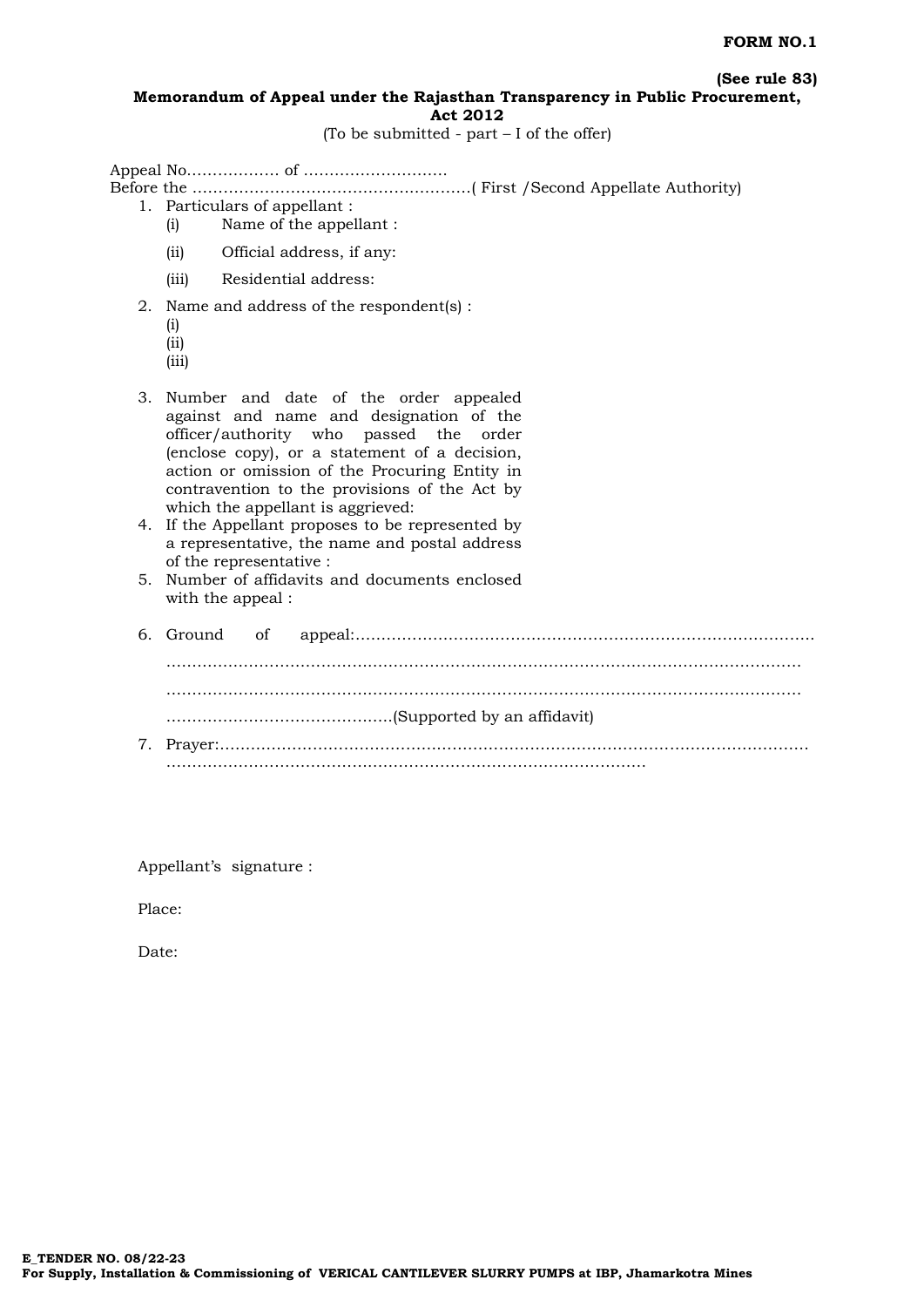#### **Additional Conditions of Contract**

(To be submitted - part – I of the offer)

- 1. **Correction of arithmetical errors :** Provided that a Financial Bid is substantially responsive, the Procuring Entity will correct arithmetical errors during evaluation of Financial Bids on the following basis:
- i) if there is a discrepancy between the unit price and the total price that is obtained by multiplying the unit price and quantity, the unit price shall prevail and the total price shall be corrected, unless in the opinion of the Procuring Entity there is an obvious misplacement of the decimal point in the unit price, in which case the total price as quoted shall govern and the unit price shall be corrected;
- ii) If there is an error in a total corresponding to the addition or subtraction of sub totals, the subtotals shall prevail and the total shall be corrected; and
- iii) If there is a discrepancy between words and figures, the amount in words shall prevail, unless the amount expressed in words is related to an arithmetic error, in which case the amount in figures shall prevail subject to (i) and (ii) above. If the Bidder that submitted the lowest evaluated bid does not accept the correction of errors, its bid shall be disqualified and its Bid Security shall be forfeited or its Bid

Securing Declaration shall be executed.

2. **Procuring Entity's Right to Vary Quantities: At** the time of award of contract, the quantity of Goods, works or services originally specified in the Bidding Document may be increased or decreased by a specified percentage, but such increase or decrease shall not exceed twenty percent, of the quantity specified in the Bidding Document. It shall be without any change in the unit price or other terms and conditions of the bid and the conditions of contract. If the Procuring Entity does not procure any subject matter of procurement or procures less than the quantity in the Bidding Document due to change in circumstances, the bidder shall not be entitled for any claim or compensation except otherwise provided in the conditions of contract. In case of procurement of goods or services, additional quantity may be procured by placing a repeat order on the rates and conditions of the original order. However, the additional quantity shall not be more than 50% of the value of goods of the original contract and shall be within one month from the date of expiry of last supply. If the supplier fails to do so, Procuring Entity shall be free to arrange for the balance supply by limited bidding or otherwise and the extra cost incurred shall be recovered from the supplier.

Dividing quantities among more than one bidder at the time of award (In case of procurement of goods): As a general rule all the quantities of the subject matter of procurement shall be procured from the bidder, whose bid is accepted. However, when it is considered that the quantity of the subject matter of procurement to be procured is very large and it may not be in the capacity of the bidder, whose bid is accepted, to deliver the entire quantity or when it is considered that the subject matter of procurement to be procured is of critical and vital nature, in such cases, the quantity may be divided between the bidder, whose bid is accepted and the second lowest bidder or even more bidders in that order, in a fair, transparent and equitable manner at the rates of the bidder, whose bid is accepted.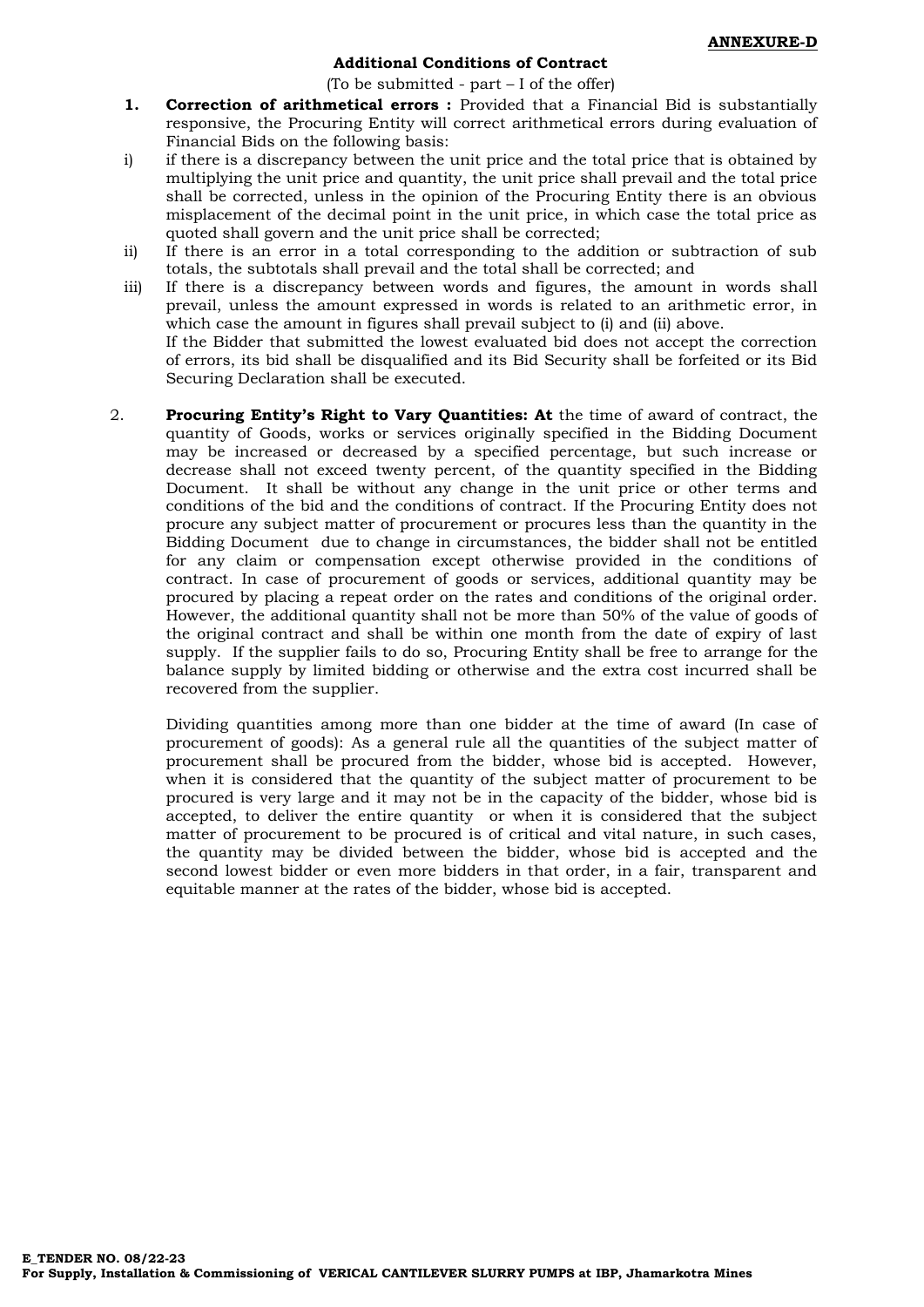(Apply in Duplicate) **Application by MSME for Purchase Preference in Procurement of Goods**

To,

The General Manager DIC, District ……………….

- 1. Name of Applicant with Post:
- 2. Permanent Address:
- 3. Contact Details:
- a. Telephone No.:
- b. Mobile No.:
- c. Fax No.:
- d. Email Address:
- 4. Name of micro & small enterprise:
- 5. Office Address:
- 6. Address of Work Place:
- 7. No. & Date of Entrepreneurs Memorandum-II/Udyog Aadhaar Memorandum: (enclose photo copy):
- 8. Products which Entrepreneurs Memorandum-II/Udyog Aadhaar Memorandum availed:
- 9. Products which are at present being produced by the enterprise:
- 10. Products for which purchase preference has been applied for:
- 11. Production capacity as per Capacity Assessment Certificate (enclose photocopy of Capacity Assessment Certificate):

| Serial | Product | <b>Product Production Capacity</b> |       |
|--------|---------|------------------------------------|-------|
| No.    |         | Quantity                           | Value |
|        |         |                                    |       |
|        |         |                                    |       |
|        |         |                                    |       |
|        |         |                                    |       |
|        |         |                                    |       |

12. List of Plant & Machinery installed:

| Serial<br>No. | Name of Plant & Quantity<br>Machinery | Value |
|---------------|---------------------------------------|-------|
|               |                                       |       |
|               |                                       |       |
|               |                                       |       |
|               |                                       |       |

13. List of Testing Equipment's installed:

| Serial | Name of Testing | Quantity | Value |
|--------|-----------------|----------|-------|
| No.    | Equipment's     |          |       |
|        |                 |          |       |
|        |                 |          |       |
| 3      |                 |          |       |
|        |                 |          |       |

14. Benefits availed in last financial year and current financial

year: a. Benefits depositing Bid Security and Performance

Security:

| Last Financial Year | Current Financial Year |  |  |
|---------------------|------------------------|--|--|
|                     |                        |  |  |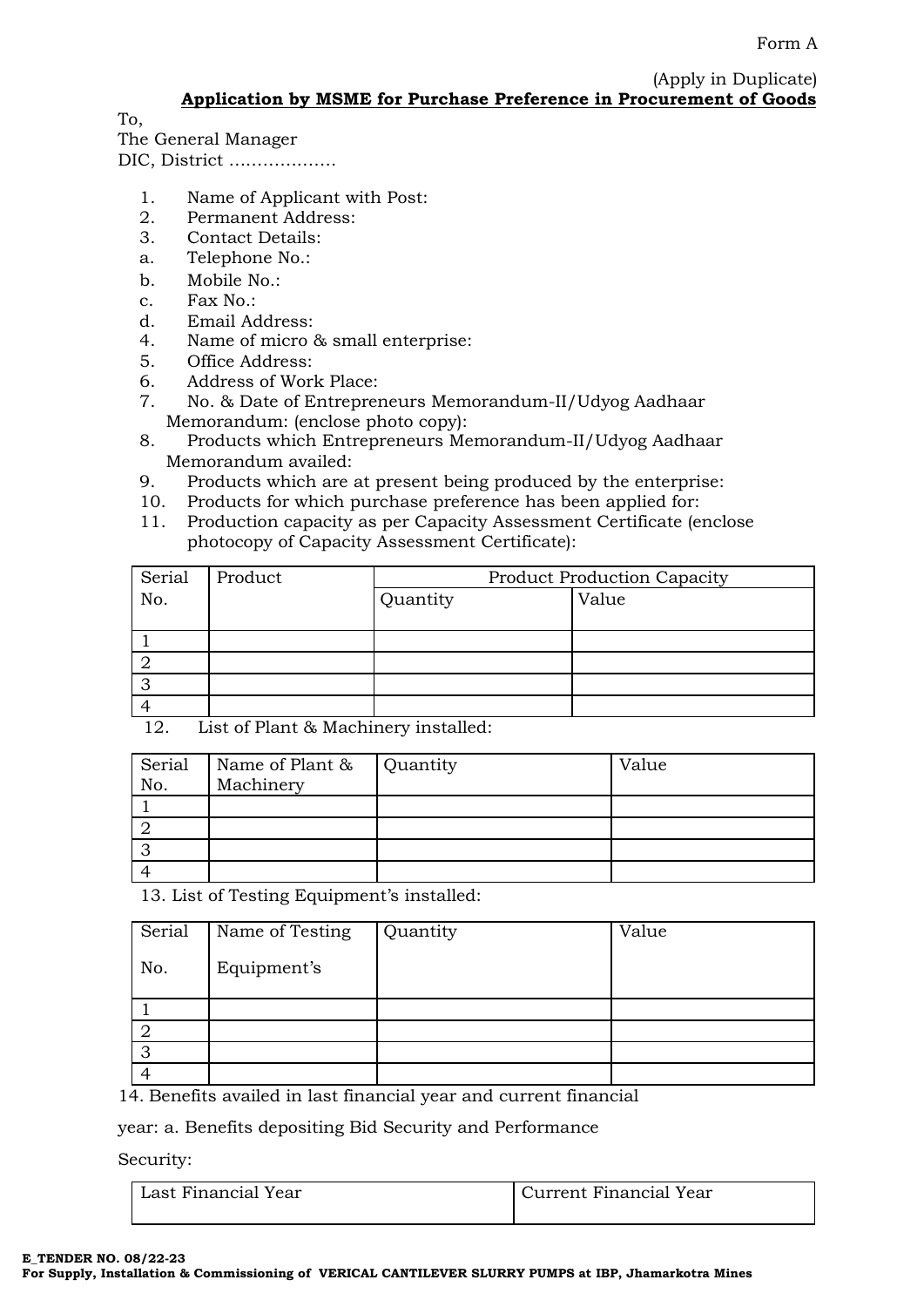| Department Bid | Security | Performance<br>Security | Bid<br>Security | Performance<br>Security |
|----------------|----------|-------------------------|-----------------|-------------------------|
|                |          |                         |                 |                         |

## b. Details of Supply orders received:

| Last Financial Year |                                  |                                                                              | Current Financial<br>Year      |                                          |                                                      |                                |
|---------------------|----------------------------------|------------------------------------------------------------------------------|--------------------------------|------------------------------------------|------------------------------------------------------|--------------------------------|
| Department No. &    | purcha<br><sub>se</sub><br>order | Amount<br>Date of $\vert$ for which $\vert$<br>purchase<br>order<br>received | Amount<br>of goods<br>supplied | No. $\&$<br>Date of<br>purchase<br>order | Amount<br>for which<br>purchase<br>order<br>received | Amount<br>of goods<br>supplied |
|                     |                                  |                                                                              |                                |                                          |                                                      |                                |

I declare that the above all facts given in the application are correct and my enterprise is producing the items mentioned in column No. 10.

Date

Signature

(Name of the applicant along with seal of post)

Office of the District Industries Centre \_\_\_\_\_\_\_\_\_\_\_\_\_\_\_\_\_\_\_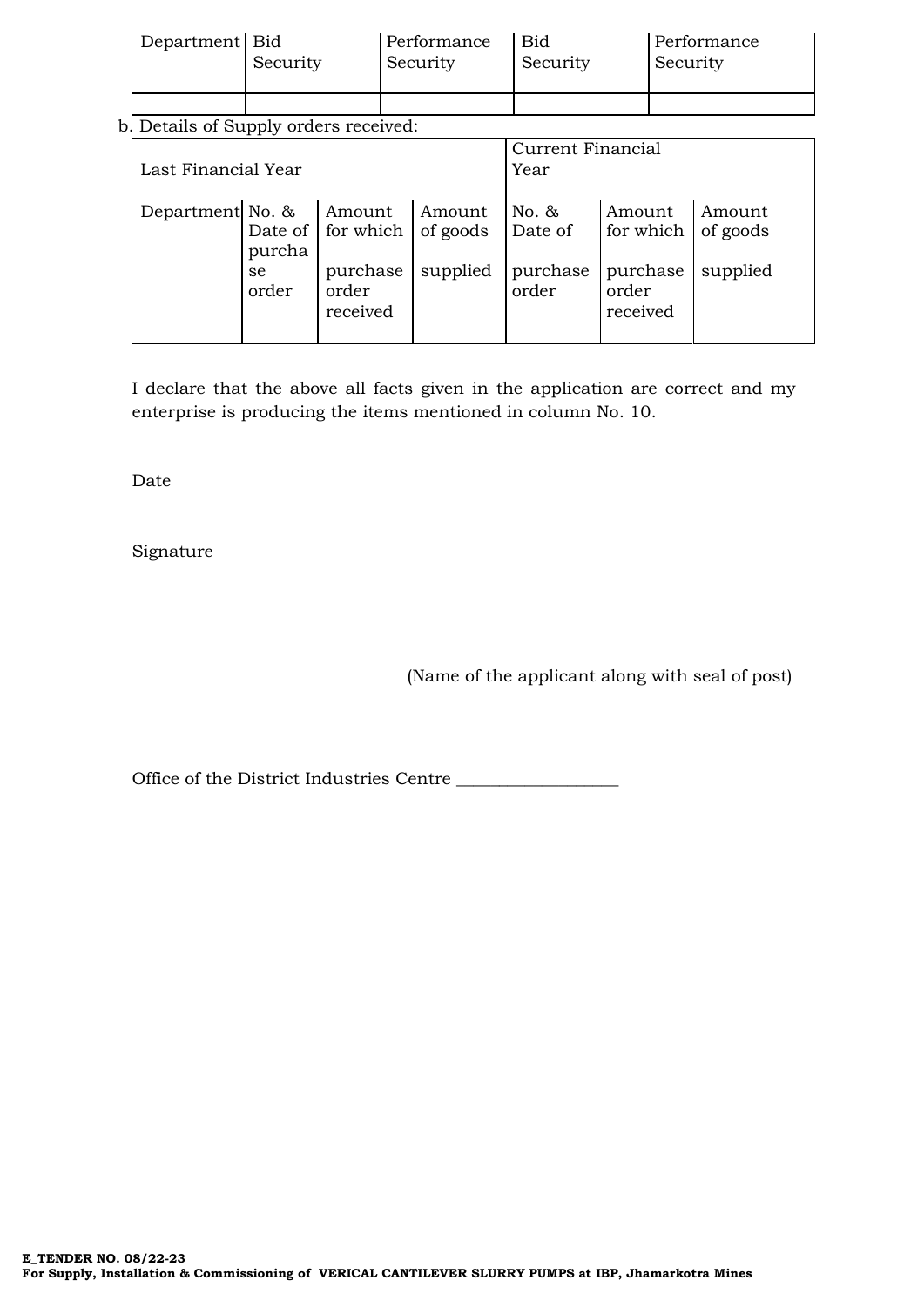## **CERTIFICATE**

File No. \_\_\_\_\_\_\_\_\_\_\_\_\_\_\_\_\_\_\_\_\_\_\_

Date  $\qquad \qquad$ 

It is certified that M/s \_\_\_\_\_\_\_\_\_\_\_\_\_\_\_\_\_\_\_\_\_\_\_\_\_\_\_\_\_\_\_\_was inspected by \_\_\_\_\_\_\_\_\_\_\_\_\_\_\_\_\_\_\_\_\_\_\_\_\_on dated \_\_\_\_\_\_\_\_\_\_ and the facts mentioned by the enterprise are correct as per the record shown by the applicant. The enterprise is eligible for Purchase Preference under this notification.

The certificate is valid for one year from the date of its issue.

Office Seal Signature

(Full Name of the Officer)

General Manager

District Industries Centre

Rubber Seal/Stamp

Enclosure-

- (1) Application
- (2)
- (3)